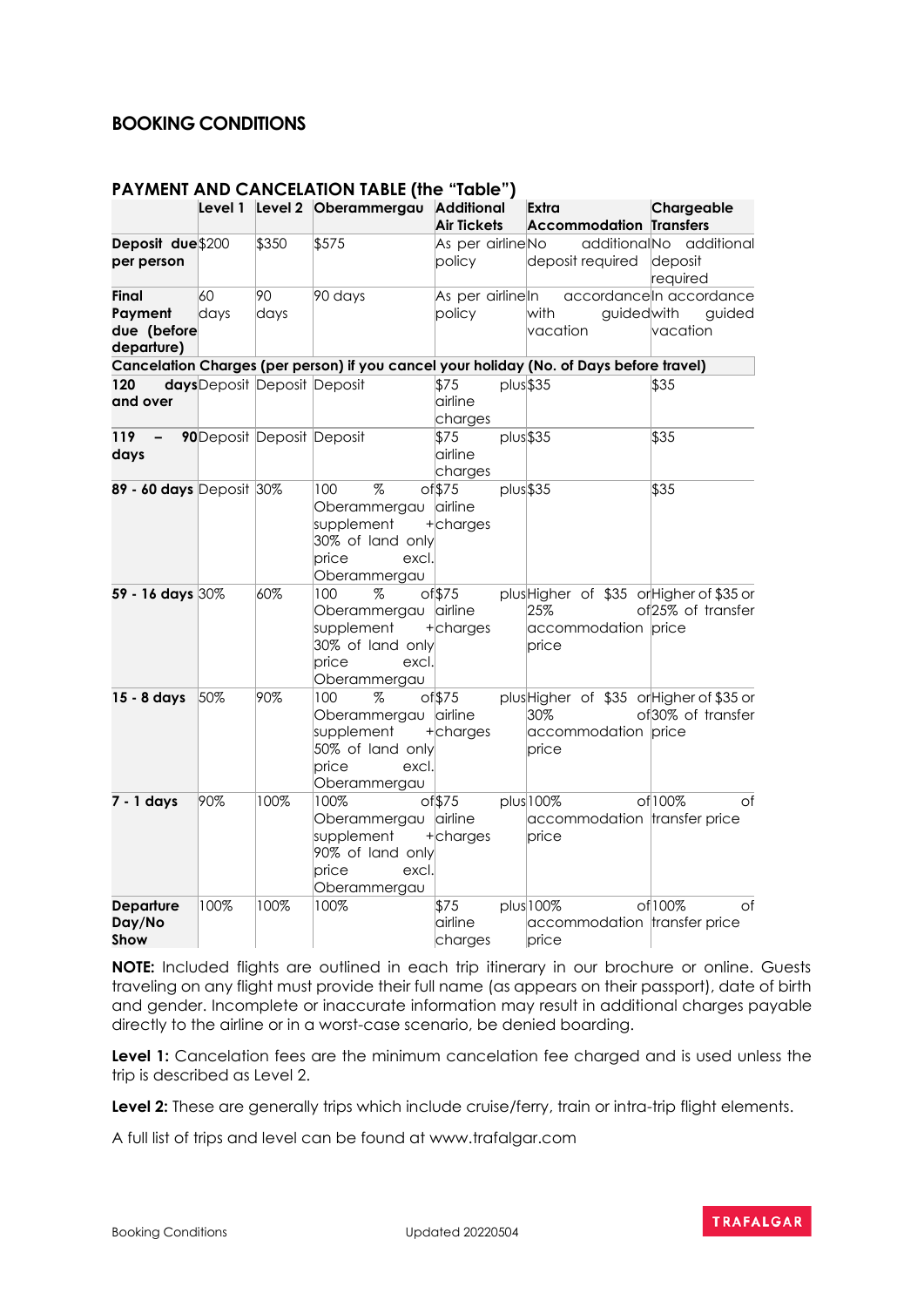### **YOUR VACATION BOOKING**

For the purposes of this document reference to "you" or "your" includes all guests in the party. Trafalgar Tours West, Inc. is the 'Sales Company'. The 'Operator' for the trips will be as described in the table below. Collectively these companies are referred to as 'Trafalgar', or the 'Provider'.

| <b>Destination</b>                                 | Operator                                                      |
|----------------------------------------------------|---------------------------------------------------------------|
| Europe and Britain, Africa, Asia                   | Trafalgar Tours Limited                                       |
| USA & Canada, Central America, Destination America |                                                               |
| South America and Antarctica                       |                                                               |
| <b>Australia and New Zealand</b>                   | AAT Kings Tours Pty Limited and Travel Corporation NZ Limited |

Your agreement is with Trafalgar and a contract is formed when you make a reservation with us that we accept. Enrollment in and payment for a guided trip shall constitute acceptance by the guest of the terms and conditions in this document. These cannot be varied except in writing by an officer of the Company.

All contracts with Trafalgar are made subject to the terms of these booking conditions.

We reserve the right to change these booking conditions at any time prior to you making a booking.

The invalidity of any provisions herein shall not affect the validity of any other provisions. The agreement shall be construed as though the invalid provision was not contained herein and was replaced with an enforceable provision as similar as possible to the original provision. Should any conflict arise between these booking conditions and those contained within our brochures, these booking conditions shall prevail.

- **Departure Date** The departure date is the date indicated on the booking confirmation.
- **Security** Security is a major concern to all of us and the situation globally is constantly changing. Events around the world, coupled with the "Travel Advisories" put out by various governments, may at times necessitate changes to the accommodations and itinerary or even trip cancelation. You must accept these risks involved in travel to any country that may experience security difficulties and accept responsibility for your own travel decisions.
- **Travel Insurance** Travel insurance is highly recommended for all quests covering all applicable dates of travel with the Provider. This insurance should cover: trip interruption, personal injury, medical expenses, evacuation and repatriation cover including during pandemic events. The choice of insurer is yours.

The availability of travel insurance and extent of cover is constantly changing, please refer to our website [**www.trafalgar.com/faq**] for most up to date information or talk to your reservation agent. The Provider may receive a commission for introducing you to a travel insurance provider.

The Provider cannot be held responsible for your failure to obtain insurance which is appropriate, and we recommend you purchase your insurance at or soon after booking your trip. The Provider will not be held liable for any costs incurred by the guest resulting from their failure to obtain adequate travel insurance.

**COVID-19** An inherent risk of exposure to COVID-19 exists in any public place where people are present. COVID-19 is an extremely contagious

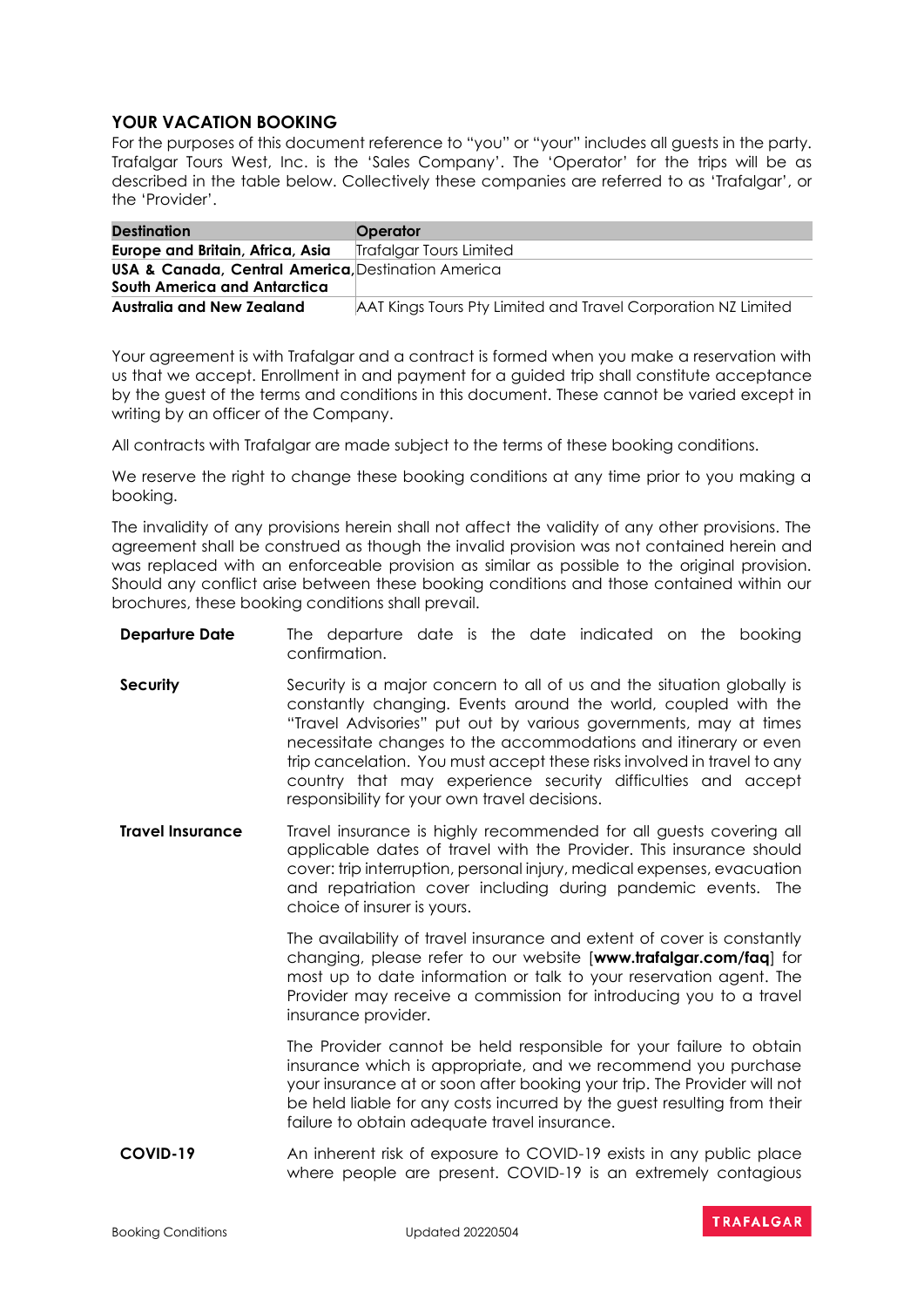disease that can lead to severe illness and death. The Provider may require proof of vaccination or negative COVID tests, with the situation changing rapidly please refer to [**www.trafalgar.com/faq**] for current requirements.

COVID-19 requirements vary from country to country and region to region and you may be required to be fully vaccinated and provide evidence of vaccination. Evidence of negative COVID tests may also be required. Airlines and other transport providers may also have separate requirements. It is your responsibility to ensure that you comply at all times with these requirements. No refunds will be given if you are unable to undertake some or all of your vacation due to your failure to comply with these requirements. You will be responsible for any resulting additional costs including travel and accommodation.

We ask that you please take personal responsibility for your wellbeing. This begins with packing any personal protective equipment and sanitisers you require. Please adopt physical distancing and hygiene practices throughout your pre-trip travel arrangements and follow all health instructions whether physical signage, or requests from our professional staff once you are holidaying with us. To travel with the Provider, you voluntarily assume all risks related to exposure to COVID-19. Full details of hygiene protocols can be found on our website.

If, within 14 days of your departure, you or anyone in your booking party:

- test positive for COVID-19 and have to quarantine for a period of time, or
- are notified or otherwise become aware that you have, or suspect you may have, come into close contact with someone who has tested positive for COVID-19 (or where they otherwise suspect they may have COVID-19) and have to selfisolate for a period of time

you must notify us immediately. In the event that you are unable to travel with us our cancellation charges may apply in accordance with our cancellation procedure.

If this happens whilst you are on your holiday, please notify us without delay and we will provide such reasonable assistance as we can in the circumstances. However, we will not be responsible for covering the cost of any curtailment of your holiday, missed transport arrangements, additional accommodation required, or other associated costs incurred by you. You must ensure you have travel insurance which covers these costs.

**Force Majeure** Force Majeure Event means any event or circumstance beyond the control of the Provider, including but not limited to: (a) an act of god (such as earthquake, flood, fire, explosion, landslide, lightning, action of the elements, force of nature, washout, typhoon, hurricane, cyclone, tsunami, storm or storm warning or natural disaster); (b) industrial disputes, work ban or other labour dispute or difficulty; (c) acts of terrorism, political unrest, war or threat of war, riots or civil strife; (d) failure or delays to scheduled transportation and the closure of airports or ports; (e) pandemic, epidemic or health risk; (f)

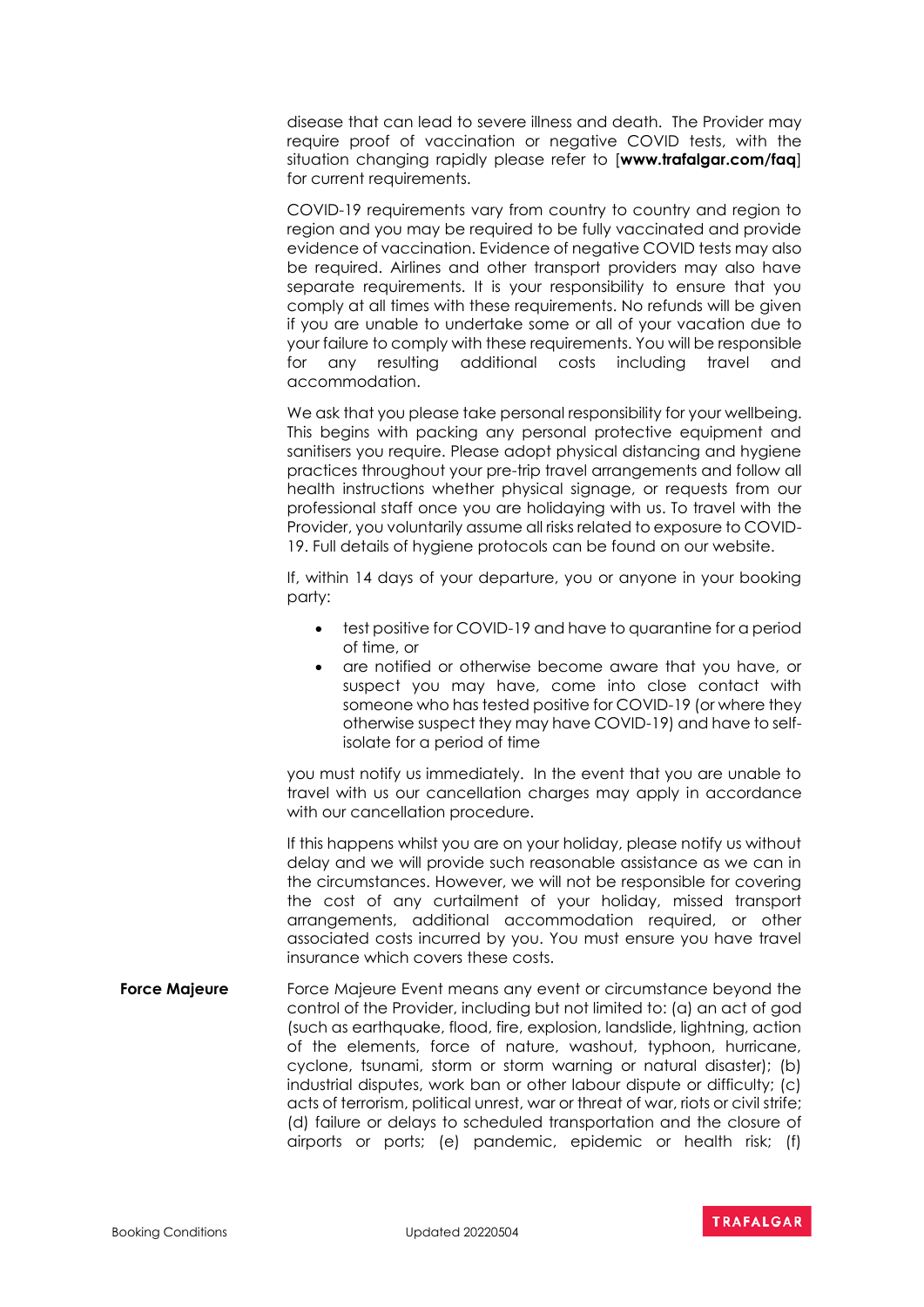governmental and administrative actions (including closure of borders and travel warnings and restrictions).

### **RESERVATIONS AND PAYMENTS**

- 1. Your trip will be confirmed after receipt of a non-refundable deposit as detailed in the Table. We reserve the right to refuse a booking without giving any reason and shall in that event return any deposit received. If not received within 3 business days of booking, the reservation will automatically be canceled. On certain departures, deposits may be required at time of booking to hold seats.
- 2. Air-inclusive bookings may require an additional non-refundable deposit or payment in full at the time of booking, see Flight Reservations, Deposits and Cancelation section below.
- 3. We may from time to time offer deposits at a reduced amount (Promotional Deposits) and these may be subject to different terms and conditions as specified by us. Such terms and conditions prevail to the extent of any inconsistency with these Booking Conditions.
- 4. Final payment for your trip reservation will be due prior to departure no later than as detailed in the Table. When making multiple trip bookings, full payment is for all trips according to the scheduled departure date of the first departing trip. Payment in full will be required at time of booking for reservations made later than the final payment due date (see Table) prior to the trip departure date. Some special promotions may have different payment deadlines and cancelation terms.
- 5. The Provider reserves the right to cancel the reservation and impose cancelation charges if any payment is not received as detailed within the Table. The Provider will not be responsible for lost land and/or air reservations.
- 6. Credit Card Bookings: The Provider should be advised of your credit card number when making your reservation directly with us. For security purposes, we are required to collect the guest's credit card billing address, card expiration date and the customer verification code every time a payment is applied.
- 7. Your Travel Agent shall hold all monies for each and every person named in the booking until the booking is confirmed at which time your Travel Agent shall provide those monies promptly to us. You consent to us depositing monies received by us as required by law. We will be entitled to keep interest earned on monies.

### **BOOKING CHANGES**

**Name Changes** The Provider does not charge for name corrections, however where third party costs are incurred these will be passed on to the guest. Not all airlines allow name changes or name corrections, and a new airfare may need to be purchased which will be passed onto the guest.

**Other Booking Changes** The Provider does not charge for minor booking changes however where third party costs are incurred these will be passed on to the guest. Costs and charges may increase the closer to the departure date that changes are made. We will try to make your requested change, but it may on occasion not be possible.

> A change of trip date or itinerary after final payment is due (see Table) will be treated as a cancelation. Cancelation fees will apply except when the change is to an alternative departure and the trip price is equivalent or greater, in which case any amendment costs incurred including airline charges and fees will be charged.

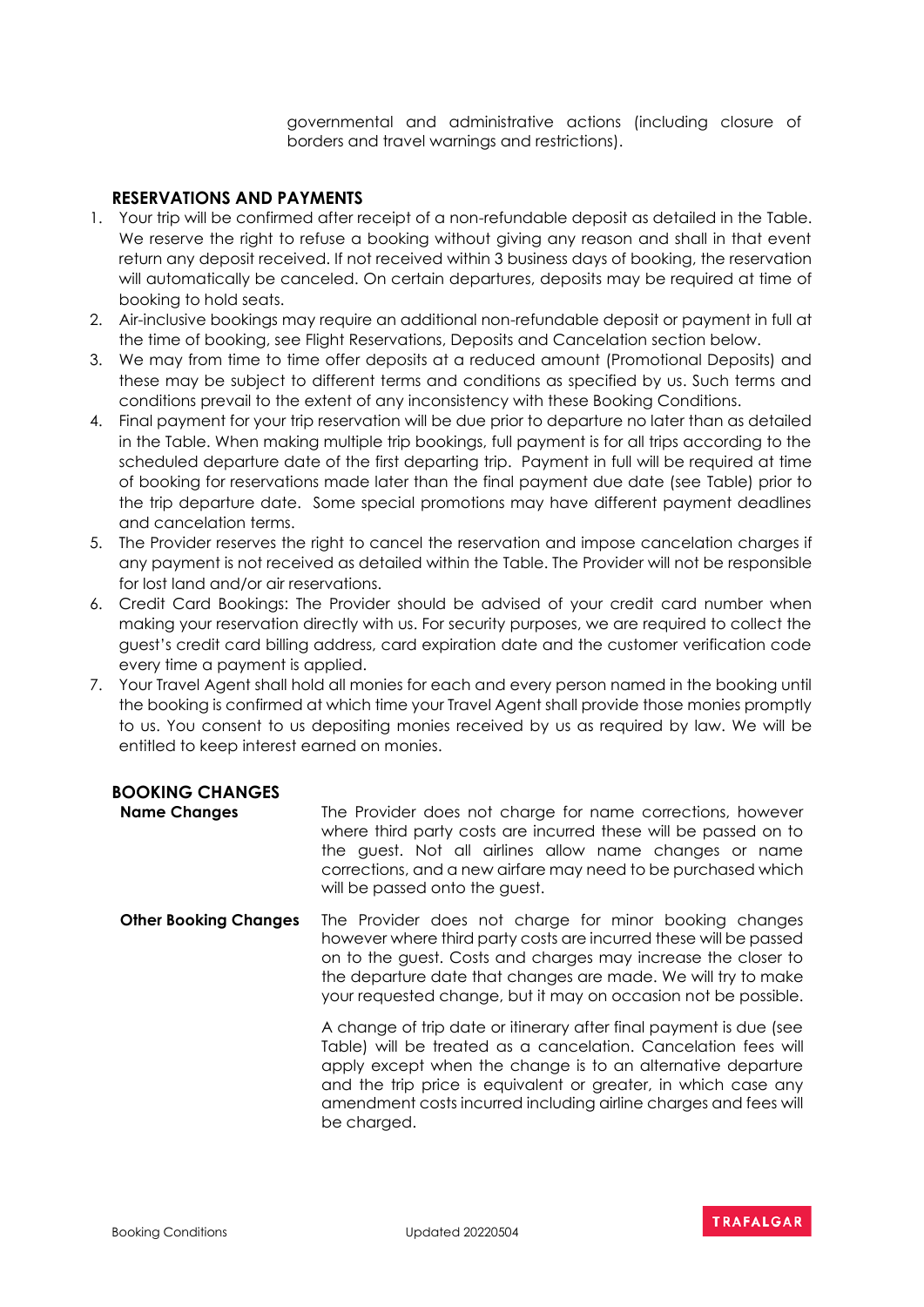### **CANCELATION AND REFUNDS**

| <b>Cancelation by Traveler</b> Travel arrangements for any member of the party may be |
|---------------------------------------------------------------------------------------|
| canceled at any time by written notice by the person who made                         |
| the booking.                                                                          |

If notice of cancelation is received by the Provider before final payment is due (see Table), the deposit will be retained along with the Travel Protection payment. If cancelation is made after final payment is due cancelation fees will apply (see Table). Please also refer to Air Changes or Cancelation Section where applicable.

Notice of cancelation must be made in writing directly to the Provider or through your Travel Agent. Please also refer to the Provider's Travel Protection.

If a person in a party cancels and there is a room change caused by this cancelation (such as a double room to Single, or Triple to double room), charges for the new room type will be the responsibility of the remaining party.

If a guest fails to join the trip on the day of departure, cancelation fees will be 100% (unless the guest notifies us of the delay and joins the trip later at their own expense).

Cancelation fees as per the Table apply to additional accommodation and/or chargeable transfers prior to and after the trip, itinerary extensions or cruise reserved through the Provider.

Cancelation fees and charges will include any amounts that we have paid or have contractually committed to pay to third parties to deliver your travel arrangements which we cannot reasonably recover (for example payments made or due to airlines and hotels). Any payments we have made to third parties will only be refunded to you once we have deducted the above cancelation fees and charges and once we have actually recovered the amounts from the third parties.

All cancelation fees as per the Table are additional to any cancelation fees or other charges that may be levied by your Travel Agent.

Travel Protection Plan premiums are non-refundable.

If the reason for your cancelation is covered under your insurance, you may be able to reclaim these charges from your insurer. You are responsible to make the claim to your insurer.

#### **Cancelation by the Provider** The Provider reserves the right, to modify or cancel any trip, accommodation, in-destination activity or arrangement, (definite or not), at any time.

#### **Cancelation due to Failure to Pay**

If full payment is not received by the due date (see Table), The Provider has the right to cancel your reservation and no refund will be made. The Provider will not be responsible for lost reservations.

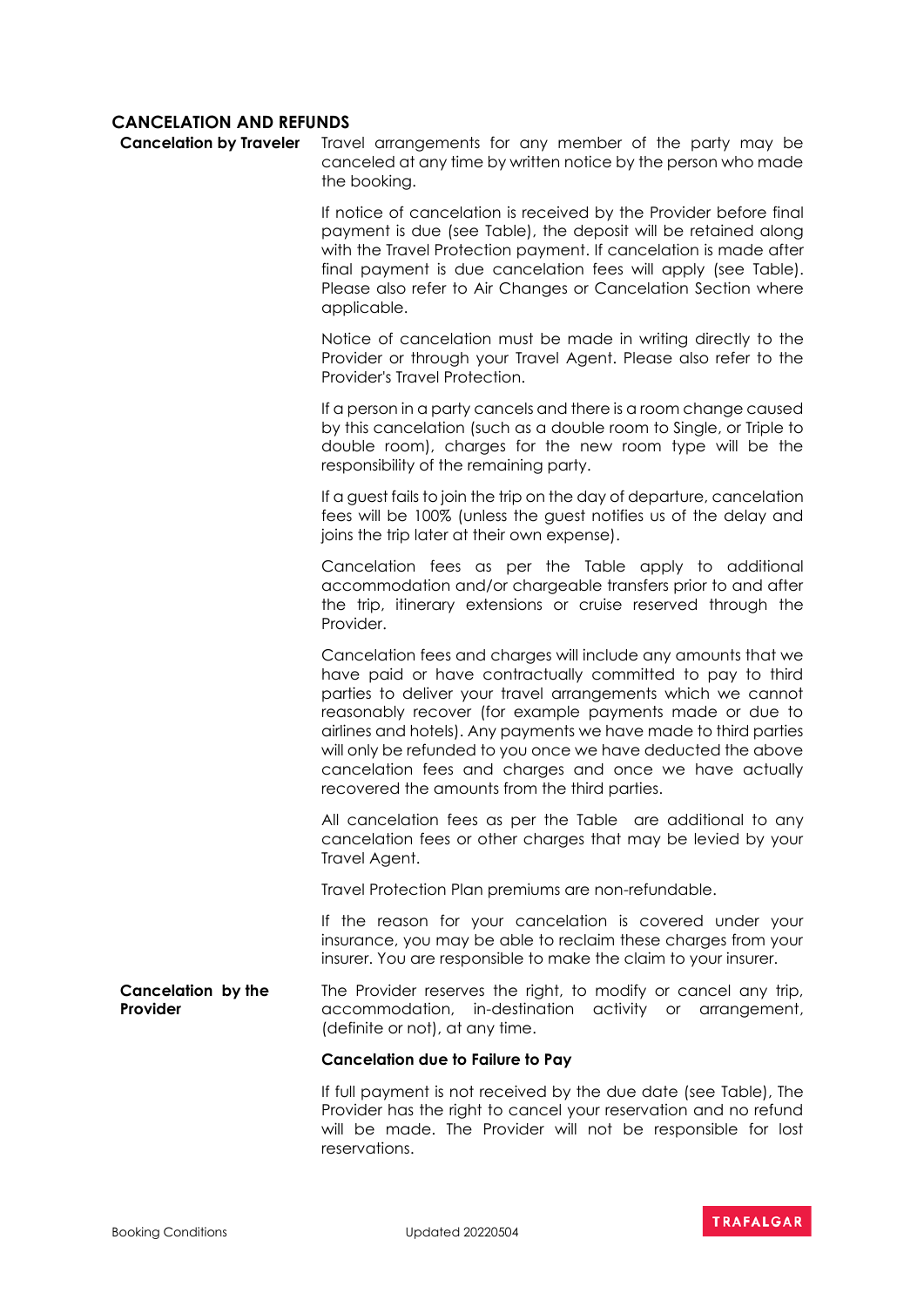### **Cancelation due to Force Majeure Events**

If the Provider cancels a trip as a result of a Force Majeure Event, a future travel credit (FTC) to the value of funds paid to date less any third-party costs incurred will be provided. All FTCs will be valid for 24 months from date of issue.

Where a trip is terminated mid-trip due to a Force Majeure event, if we provide you with any alternative services or assistance (such as hotels or travel) then you agree to pay for these costs.

#### **Cancelation due to Events other than Force Majeure Events**

If the cancelation by the Provider is not as a result of a Force Majeure Event, the Provider will provide an alternative comparable trip (if available), if an alternative is not available then a refund will be made. The Provider is not liable for any cancelation or change cost or penalties incurred on other travel arrangements, including air travel, that may be affected thereby.

The Provider is not responsible for other travel arrangements that you or your party have made outside the Provider and which are affected by our cancelations.

**Early Return, Illness or** Early return expenses are the guest's responsibility. There is no **Absence** refund for absence or early departure from a trip, including but not limited to missed hotels, transfers, meals or sightseeing cruises or optional extensions. The Provider urges you to purchase travel insurance which covers such circumstances. The Provider makes no representation or guarantees concerning reimbursement, scope of coverage, or other aspects of any travel insurance policy or claim.

### **OBERAMMERGAU AND PASSION PLAY**

All Oberammergau inclusive trip prices are subject to change including, but not limited to, hotels, meals, sightseeing inclusions, itineraries, transfers and transportation.

No Book Early savings nor any other discounts are applicable to the Oberammergau portion of the trip.

Deposit protection guarantee is not available on trips including Oberammergau.

The Provider has secured hotel accommodation either in Oberammergau or close by in the picturesque villages of the Bavarian Alps. Please note that single and triple rooms are not available for the Oberammergau stay. Solo travelers and triple share guests will be matched and accommodated in a twin/double room with a fellow solo traveler (of the same gender) for the duration of the stay.

All services in Oberammergau are provided by a local agent, and hotel details will be advised by the Travel Director during the trip.

NOTE: Where Oberammergau specific terms and conditions conflict with those for vacations/holidays excluding Oberammergau, the specific Oberammergau terms and conditions shall prevail.

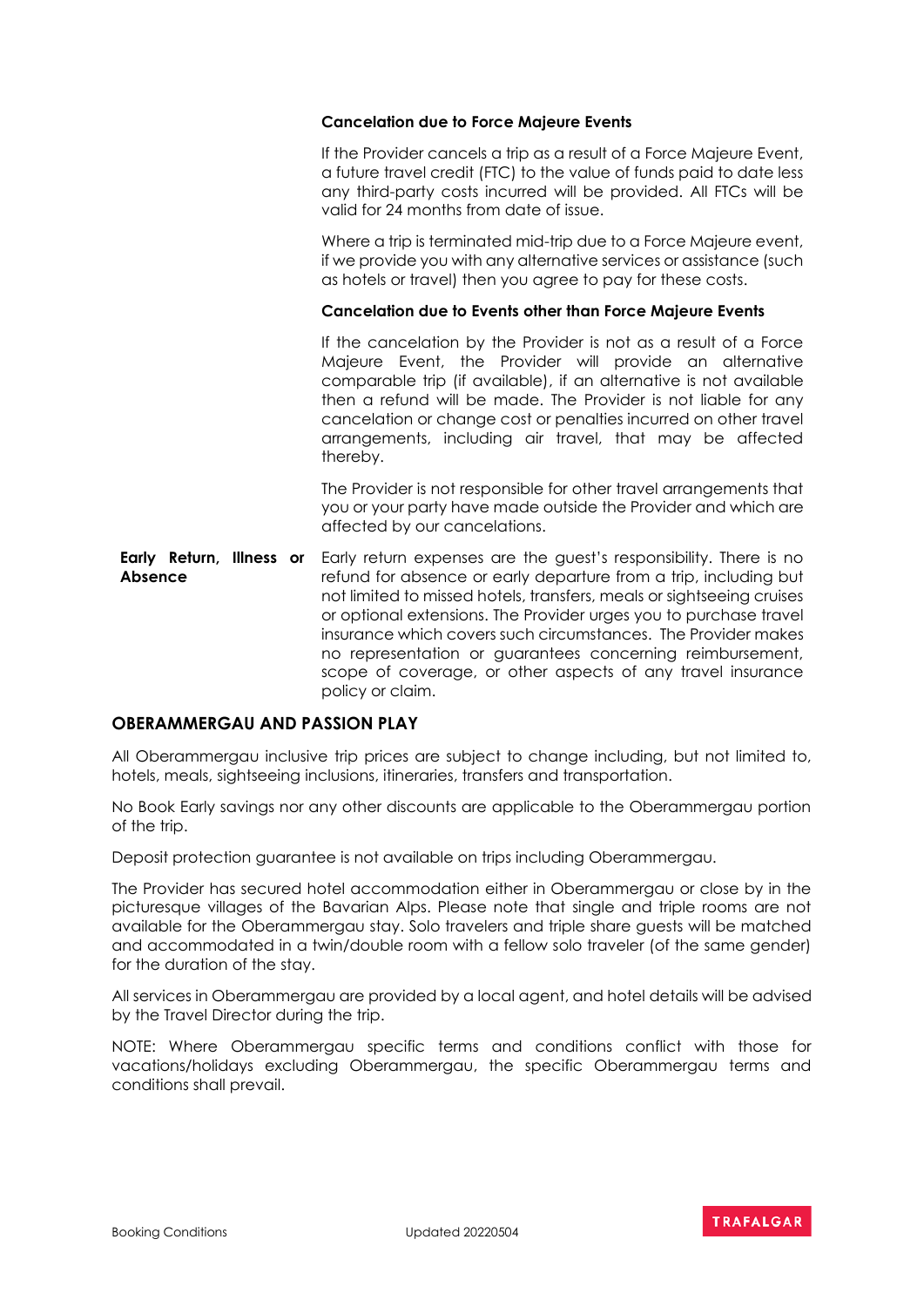### **FLIGHT RESERVATIONS, DEPOSITS AND CANCELATIONS**

| <b>Reservations/Ticketing</b> | I LIGHT REJERVATIONJ, DEI OJITJ AND CANCELATIONJ<br>Air-inclusive bookings and some intra-trip flights require an<br>additional non-refundable deposit at time of booking which may<br>be up to 100%.                                                                                                                                                                                                                                                                                                                                                                                                                                                                                                                                                                                                                                                                                                                                                                                                                         |
|-------------------------------|-------------------------------------------------------------------------------------------------------------------------------------------------------------------------------------------------------------------------------------------------------------------------------------------------------------------------------------------------------------------------------------------------------------------------------------------------------------------------------------------------------------------------------------------------------------------------------------------------------------------------------------------------------------------------------------------------------------------------------------------------------------------------------------------------------------------------------------------------------------------------------------------------------------------------------------------------------------------------------------------------------------------------------|
|                               | If an air reservation is made by the Provider, full payment may be<br>required for your airfare at the time of booking. On receipt of full<br>air payment your airfare, taxes and fuel surcharges are final. This<br>will be regardless of future price fluctuations up or down. When<br>booking a trip including flights, you will be required, at the time<br>of booking, to provide us the full name as detailed on the<br>passport, passport number, nationality, date and place of issue<br>for each guest. For published airfare bookings, a \$75 per person<br>processing fee will be charged. The Provider does not hold an<br>allocation of air seats and all flight reservations are made on<br>request and are subject to the terms and conditions of the airline.<br>Changes to flight itineraries and name changes and/or<br>corrections may either not be allowed or may result in penalties<br>charged by the airline. These are the guest's responsibility along<br>with the fees charged as described above. |
|                               | Airlines (and other travel providers including the Provider)<br>change prices and routes from time to time. All air routings are in<br>the sole control of the airline and are subject to change at any<br>time.                                                                                                                                                                                                                                                                                                                                                                                                                                                                                                                                                                                                                                                                                                                                                                                                              |
| Air Changes or<br>cancelation | After deposit has been received any changes, including incur a<br>service fee, plus any airline penalties. Airline imposed penalties<br>may be up to 100% of the air ticket price. Published Fares, Priced<br>Match Fares, Promo Fares and some other airfares booked are<br>non-refundable.                                                                                                                                                                                                                                                                                                                                                                                                                                                                                                                                                                                                                                                                                                                                  |
|                               | Not showing up for your outbound flight as booked and ticketed<br>will be considered a no-show, and all the connecting flights<br>associated with this one, even a return flight will be canceled                                                                                                                                                                                                                                                                                                                                                                                                                                                                                                                                                                                                                                                                                                                                                                                                                             |

#### **FINANCIAL PROTECTION**

#### **United States Tour Operator Association**

#### \$1 Million Travelers Assistance Program

Trafalgar shares the coverage available under the USTOA \$1 Million Travelers Assistance Program with affiliates of The Travel Corporation who, as an Active Member of the USTOA is required to post \$1 Million with USTOA to be used to reimburse, according to the terms and conditions of the USTOA Travelers Assistance Program, the advance payments of Trafalgar Tours Ltd customers in the unlikely event of The Travel Corporation bankruptcy, insolvency or cessation of business. Further, you should understand that the \$1 Million posted by The Travel Corporation may be sufficient to provide only a partial recovery of the advance payments received by Trafalgar Tours Limited. Complete details of the USTOA Travelers Assistance Program and a list of affiliates may be obtained by writing to USTOA at 275 Madison Avenue, Suite 2014, New York, New York 10016, or by email to information@ustoa.com or by visiting their website at www.ustoa.com.

and no refund will apply.

### TRAFALGAR TOURS WEST INC

5551 Katella Avenue, Cypress, California 90630

#### **Operators:**

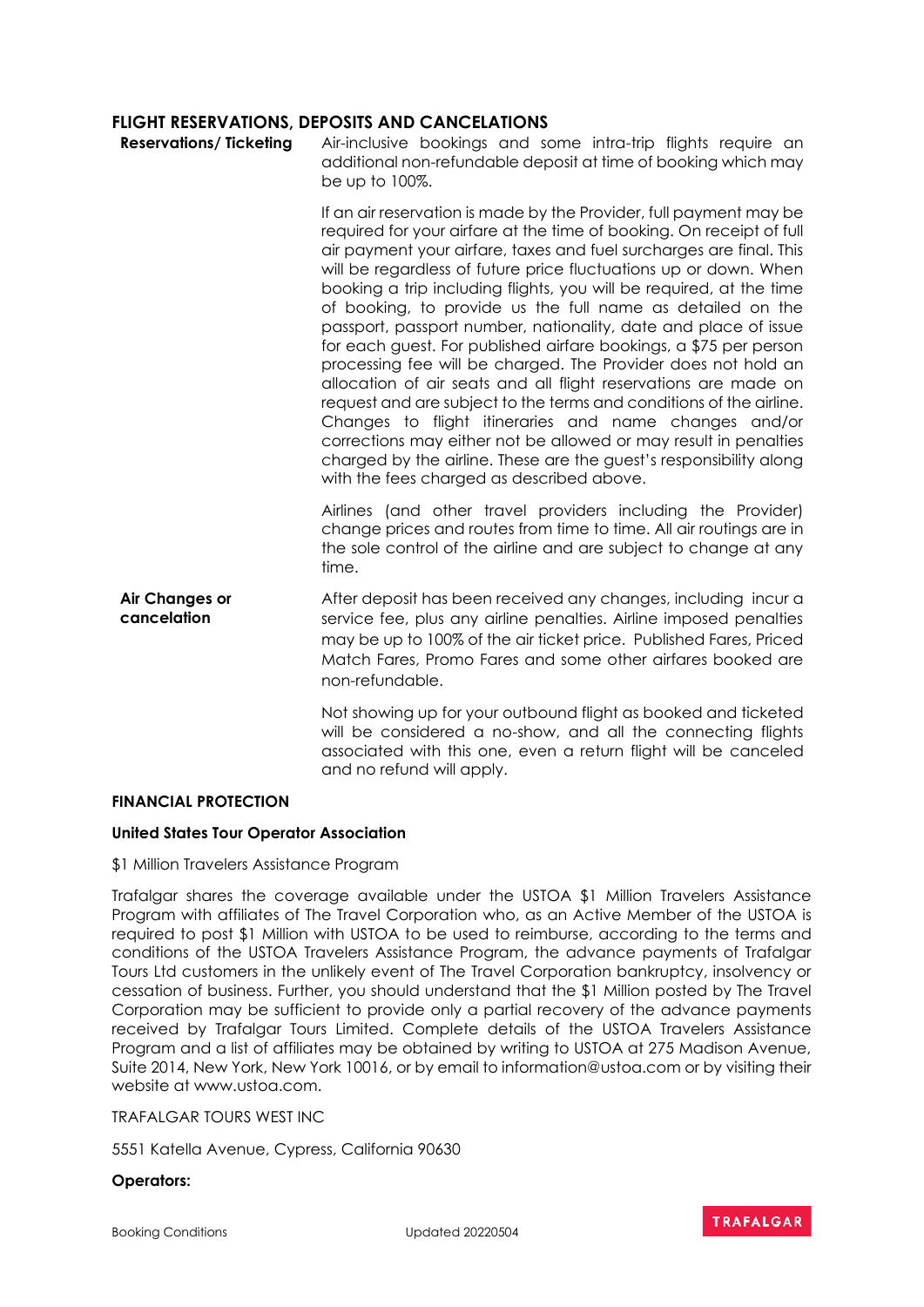Trafalgar Tours Limited, Travel House, Rue du Manoir, St Peter Port, Guernsey, GY1 2JH Destination America Inc, 5551 Katella Avenue, Cypress, California 90630, USA AAT Kings Tours Pty Limited, 82 – 86 Bourke Road, Alexandria NSW 2015, Australia Travel Corporation NZ Limited, 131 New North Road, Eden Terrace, Auckland 1021, New Zealand

Relevant Bonding Agency Logos:-

USA – USTOA, ASTA, IATA

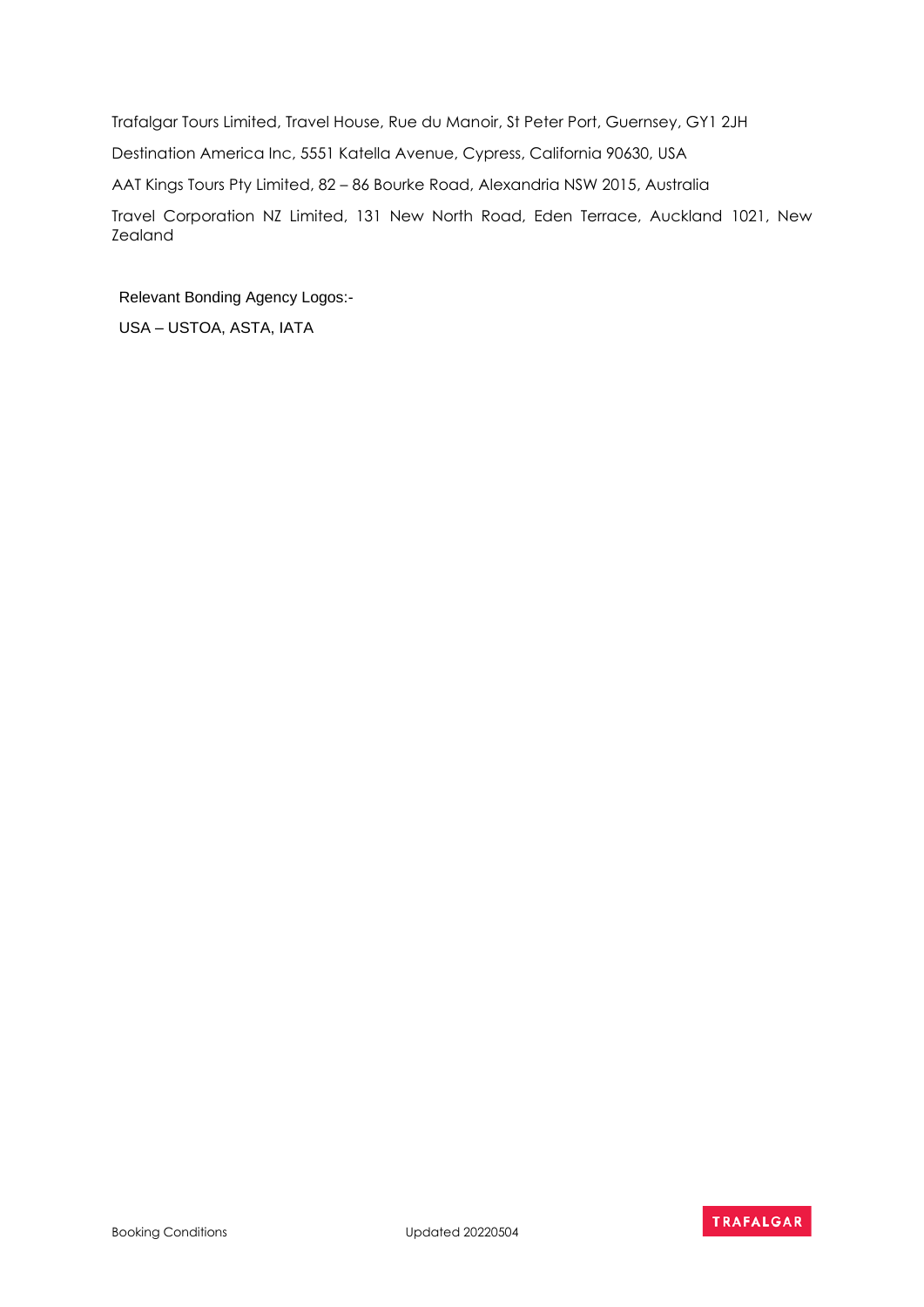### **IMPORTANT INFORMATION**

A quick reference guide to all the details you need to know before booking your vacation.

#### **Disclaimer**

Travel is personal and each individual's goals and experiences may differ. The Provider will not be bound by, or liable for, any description, photograph, representation or warranty made by or provided by any independent third party sales representative, Travel Agent, or other person or entity relating to any vacation offered by the Provider.

#### **WHAT'S INCLUDED IN THE TRIP PRICE**

**Guided Vacation** By air-conditioned luxury motorcoaches, minibus or 4x4 vehicles, trains, cruises, ferries and intra-trip flights including light aircraft as described in the respective itinerary. Please note on some regional trips, transfers and sightseeing trips smaller motorcoaches without toilet facilities may be used.

> If, due to circumstances beyond our control, motorcoaches are used otherwise than as advertised, a refund of \$10 per person will be made.

> Toilets may be affected by higher altitude or extreme weather conditions such as freezing temperatures and for the comfort of those on board the motorcoach the toilets may have to be closed. In these circumstances, additional rest breaks will be incorporated into the itinerary.

**Accommodation** Prices are per person, based on two persons sharing a room with private bath or shower. Triple rooms may be available on selected vacations in limited numbers. Triple or quad occupancy rooms may utilize rollaway beds and three adults may find these rooms small. This can be confirmed with your local sales agent or online reservation agent.

> Every effort has been made to reserve two-bed rooms; however, on some occasions, rooms with one double bed may be the only option available. These rooms will be allocated to solo travelers and couples first; other rooms may feature a single bed and rollaway bed, murphy bed or sleeper sofa. A limited number of double room rooms are available with our shared rooming service on certain trips. Trafalgar shall not be responsible or liable for any claims or issues arising out of the shared rooming.

> Special room requests (adjacent, connecting or lower-floor rooms, as examples) must be made at time of booking. Special room requests are not guaranteed and are based on availability at time of checkin. Many hotels, lodges and luxury tented camps are 100% smokefree, including all guest rooms, restaurants, lounges, meeting rooms and public spaces. Smoking in a non-smoking room will result in a fine.

> Substitute accommodation may be used sometimes. We try to use those of similar standard. Hotel Frequent Traveller program points are not earned with hotels on Trafalgar trips.

> Please note that hotel room sizes, standards, facilities and services provided may vary from country to country and region to region and are often local in style and may not have air-conditioning. Accommodations outside of the USA may not be in compliance with

Booking Conditions **Example 2021** Updated 20220504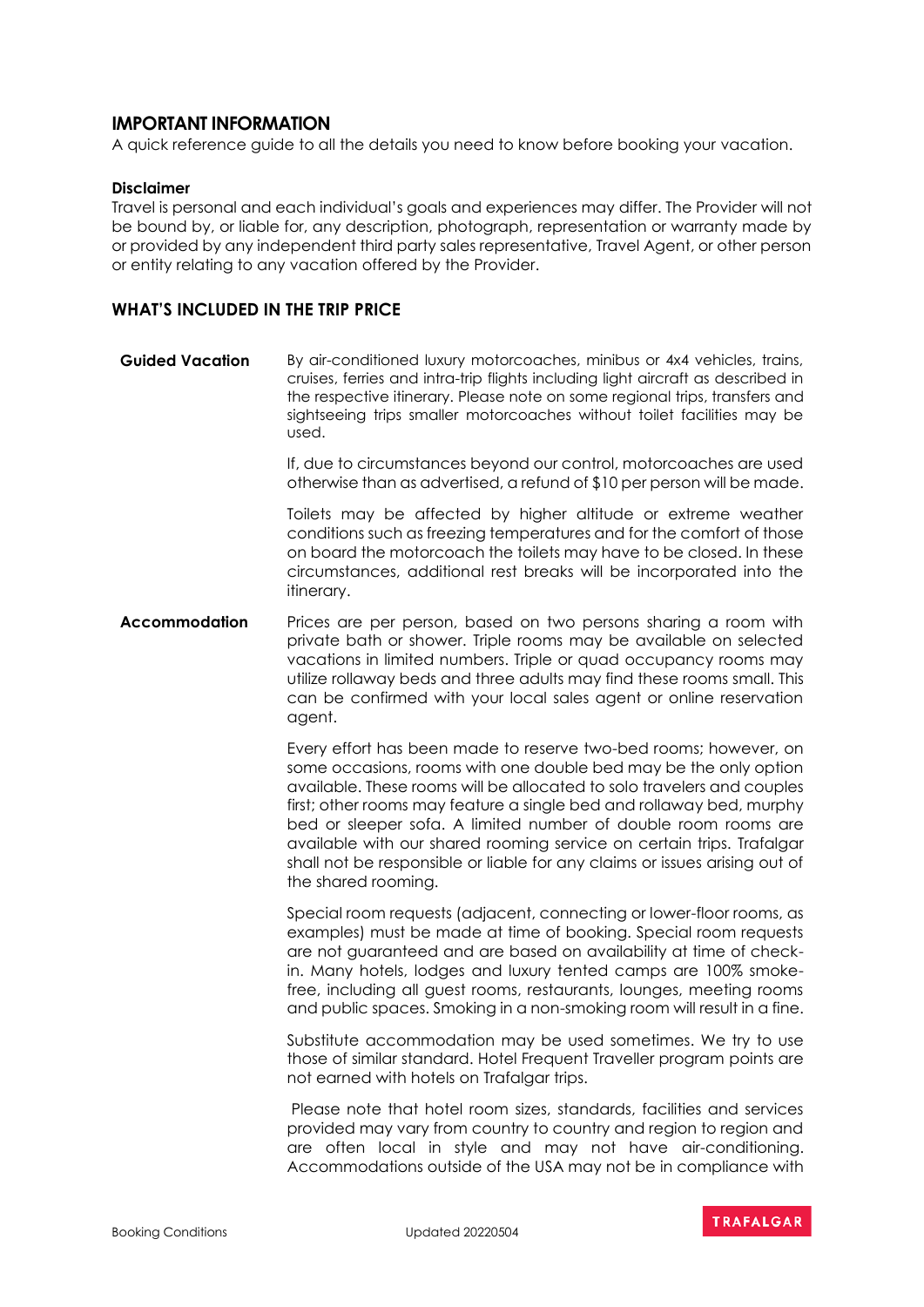|                           | the Americans with Disabilities Act and may not have wheelchair<br>accessibility.                                                                                                                                                                                                                                                                                                                                                                                                                                                                                                                                                                                                                                                                                                                                                                |
|---------------------------|--------------------------------------------------------------------------------------------------------------------------------------------------------------------------------------------------------------------------------------------------------------------------------------------------------------------------------------------------------------------------------------------------------------------------------------------------------------------------------------------------------------------------------------------------------------------------------------------------------------------------------------------------------------------------------------------------------------------------------------------------------------------------------------------------------------------------------------------------|
| <b>Cruises</b>            | Per person prices are based on two persons sharing a cabin with two<br>berths, private shower and toilet. A limited number of single cabins or<br>triple cabins may be available at an extra cost. Availability can be<br>confirmed with your local sales agent or online reservation agent.                                                                                                                                                                                                                                                                                                                                                                                                                                                                                                                                                     |
| <b>Air Transportation</b> | Not included unless otherwise outlined in each trip's itinerary. Please                                                                                                                                                                                                                                                                                                                                                                                                                                                                                                                                                                                                                                                                                                                                                                          |
|                           | be advised that due to the Transportation Security                                                                                                                                                                                                                                                                                                                                                                                                                                                                                                                                                                                                                                                                                                                                                                                               |
|                           | Administration's (TSA) Secure Flight rules, airlines must collect                                                                                                                                                                                                                                                                                                                                                                                                                                                                                                                                                                                                                                                                                                                                                                                |
|                           | required information from guests. For more information                                                                                                                                                                                                                                                                                                                                                                                                                                                                                                                                                                                                                                                                                                                                                                                           |
|                           | regarding TSA's Secure Flight rules, please visit tsa.gov.                                                                                                                                                                                                                                                                                                                                                                                                                                                                                                                                                                                                                                                                                                                                                                                       |
| Wi-Fi                     | Complimentary Wi-Fi service is available in the rooms and public<br>areas of most accommodation. In many countries complimentary Wi-<br>Fi is also provided on-board the motorcoaches, however this is not<br>available in all locations. The Wi-Fi on the motorcoaches uses the<br>cellular phone network and as a result the connection will be slower<br>than standard broadband and at times may not be available. Audio<br>and Video streaming is not available using motorcoach Wi-Fi. Please<br>note that it may not be available on train trips, cruises, safari lodges,<br>tented camps or when the main motorcoach is not being used, such<br>as on transfer motorcoaches and other local services. For further<br>information on which countries Wi-Fi is offered in as well as daily data<br>allowances please refer to the website. |
| <b>Travel Director</b>    | Guided vacations are conducted in English by a professional Travel<br>Director or Driver Guide. Mini-stays, Explorers or itinerary extensions are<br>normally not accompanied by a Travel Director and are operated on<br>a locally hosted basis using English-speaking Local Host services unless<br>otherwise described.                                                                                                                                                                                                                                                                                                                                                                                                                                                                                                                       |
|                           | In the unlikely event that there are fifteen guests or less traveling on a<br>departure, Trafalgar reserves the right to operate this departure on an<br>individual basis with private transfers and individual arrangements.<br>Please refer to the individual guided vacation itinerary.                                                                                                                                                                                                                                                                                                                                                                                                                                                                                                                                                       |
| <b>Meals</b>              | Some meals are included as detailed on trip itineraries.                                                                                                                                                                                                                                                                                                                                                                                                                                                                                                                                                                                                                                                                                                                                                                                         |
| Sightseeing               | Experiences, entrance fees and an English-speaking Local Specialist (when<br>required) are included as detailed in the itinerary pages. Some included<br>activities (marked on the day-by-day itinerary descriptions) require a<br>signed liability waiver; participation in those included activities is at your<br>own risk.                                                                                                                                                                                                                                                                                                                                                                                                                                                                                                                   |
| <b>Transfers</b>          | Transfers between airports, hotels, railway stations and piers are only<br>included as indicated on each itinerary. Transfers can be purchased<br>for an additional cost in many destinations. There will be no refund for<br>missed or unused transfers. If you require and reserve airport transfers<br>and did not purchase your flights from Trafalgar, you will need to<br>provide your arrival and departure flight information to Trafalgar<br>between 21-65 days before flight departure depending on the<br>destination. It is your responsibility to update Trafalgar with any<br>changes to your flight schedule to ensure that you receive your<br>transfers. Failure to do so may result in missing these services and no<br>refund shall be due for missed transfers resulting from missing or<br>outdated flight information.     |

# TRAFALGAR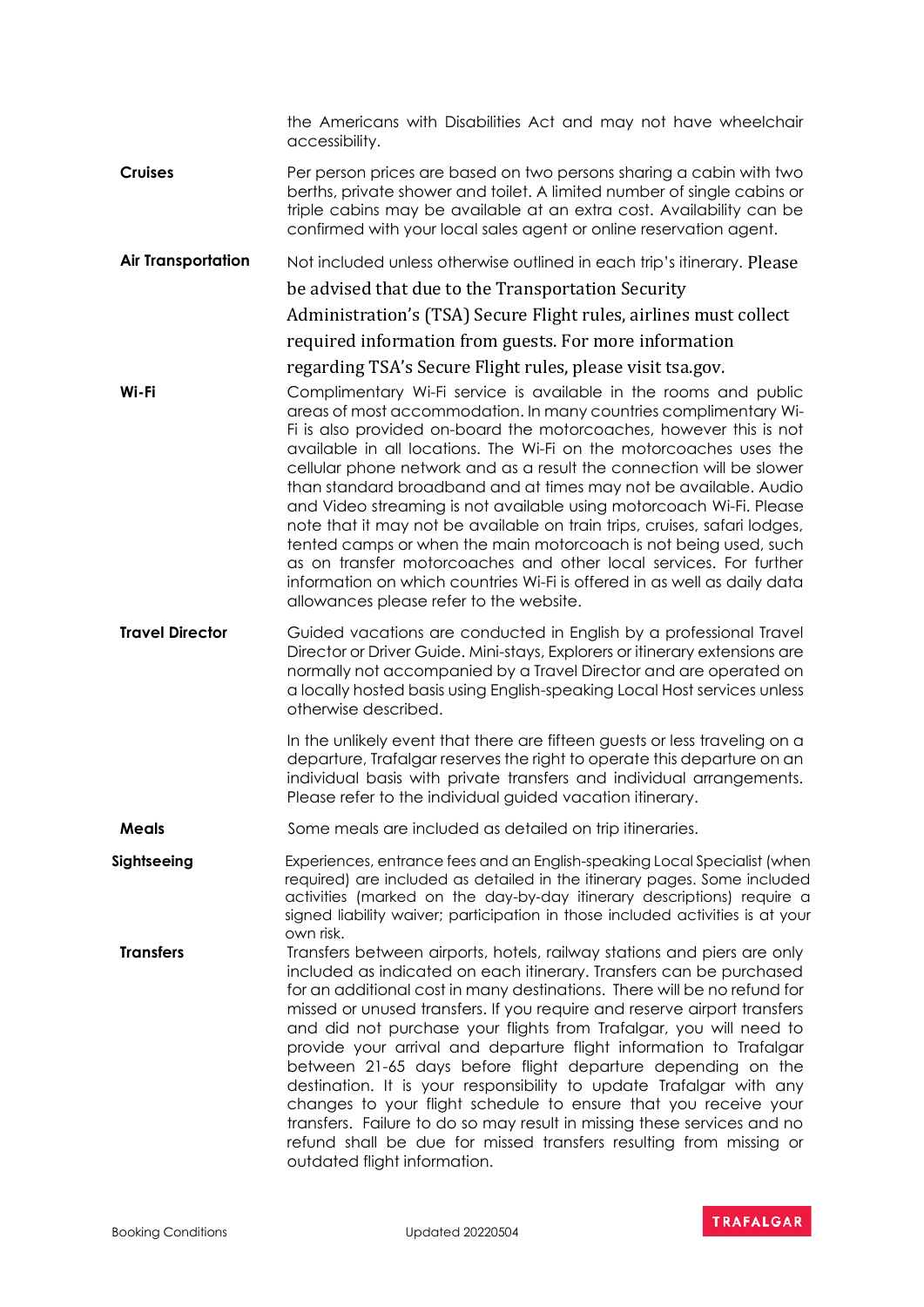| Porterage                                | Luggage handling of one suitcase per person, at each guided<br>vacation hotel and porter service at airports for intra-air inclusive<br>guided vacations, is included in the price except in Australia and New<br>Zealand where no porter services are provided at airports.                                                                                                                                                                                                                                                                                                                                                                                                 |
|------------------------------------------|------------------------------------------------------------------------------------------------------------------------------------------------------------------------------------------------------------------------------------------------------------------------------------------------------------------------------------------------------------------------------------------------------------------------------------------------------------------------------------------------------------------------------------------------------------------------------------------------------------------------------------------------------------------------------|
| Luggage<br><b>Allowances</b>             | Due to limited motorcoach capacity, a single bag is allowed with<br>dimensions not exceeding 30"x18"x10" (76x46x25cm) and weight not<br>exceeding 50 lbs./23kg. Carry-on/hand luggage is restricted to one<br>piece per person, not exceeding 12"x11"x6" (30x28x14cm) to fit under<br>your coach seat or in the small overhead compartment. Carry-ons<br>with telescopic handles and wheels will not fit in the overhead<br>compartments or under seats and therefore, cannot be accepted as<br>carry-on luggage. Carry-on/hand luggage<br>handling is the<br>responsibility of each guest and must be taken on and off the coach<br>by you each day of the guided vacation. |
|                                          | If you wish to bring a second item of luggage this must be requested<br>at time of booking, may not be permitted and will incur an additional<br>charge. Additional items not pre-booked or luggage which exceeds<br>weight or size limits may be refused. Where additional items or<br>overweight luggage can be allowed will this incur a daily charge<br>which will be collected by the Travel Director.                                                                                                                                                                                                                                                                  |
|                                          | Please be advised that stricter luggage allowances may be in place<br>for other methods of transportation such as safari vehicles, flights and<br>cruises. Please confirm with your local sales representative or online<br>reservation agent.                                                                                                                                                                                                                                                                                                                                                                                                                               |
|                                          | Trafalgar and Trafalgar's affiliated entities shall not be liable for loss or<br>damage to luggage or any guest's belongings. Guests should<br>immediately report lost items to the Travel Director who will assist in<br>completing a lost property form that can be used for an insurance<br>claim. Trafalgar cannot assist in locating lost items after the guest<br>disembarks or completes the Trafalgar vacation.                                                                                                                                                                                                                                                      |
| <b>Gratuities</b>                        | Gratuities are included for services on your guided vacation, except<br>to your Motorcoach Driver, Well-Being Director and Travel Director<br>(and outside of the Americas, to your Local Host and Local Specialists)<br>whose tips/gratuities should be extended on a voluntary, individual<br>basis at the end of your vacation. Included gratuities cover all services<br>provided by dining-room waiters, housekeeping staff and porters at<br>hotels.                                                                                                                                                                                                                   |
|                                          | Gratuities for cruises and train journeys are subject to other<br>arrangements which may be confirmed with your local sales agent or<br>online reservation agent.                                                                                                                                                                                                                                                                                                                                                                                                                                                                                                            |
| Optional<br>Prepaid<br><b>Gratuities</b> | If you have opted to prepay your gratuities to your Travel Director,<br>Well-Being Director and Motorcoach Driver, this will be detailed within<br>your vacation documentation. We offer this option on the majority of<br>our vacation itineraries. Please check with your local sales<br>representative or reservation agent where this option is available.                                                                                                                                                                                                                                                                                                               |
| WHAT'S NOT INCLUDED IN THE TRID BRICE    |                                                                                                                                                                                                                                                                                                                                                                                                                                                                                                                                                                                                                                                                              |

### **WHAT'S NOT INCLUDED IN THE TRIP PRICE**

**General** Any items and matters not referred to above, including, airfares to and from your destination, air-related taxes and fees (except where specified); additional fees charged by airlines such as checked and/or excess baggage, seat selections and any other services;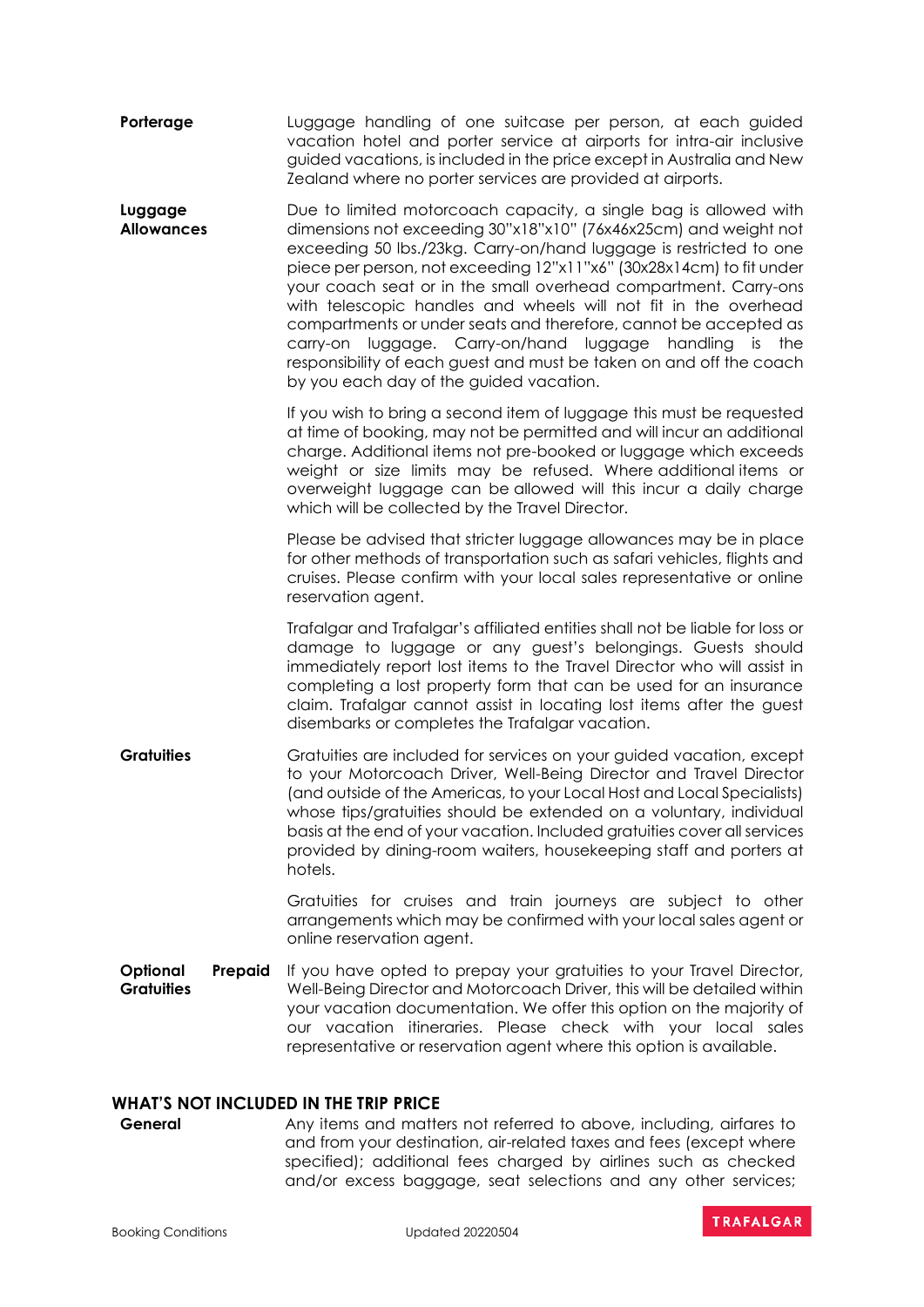passport and visa fees; insurances of all kinds; gratuities to Travel Directors, Local Specialists, Motorcoach Drivers and other; laundry; phone calls; minibar; beverages and meals not detailed in the itinerary; and all items of a personal nature.

Additional taxes and surcharges may be collected by foreign governmental and non-governmental entities. This list is illustrative and not a complete list of every item not included.

**Optional Experiences** Additional/optional experiences are available on your trip and can be purchased for an extra charge during your trip.

Leaving the trip The price does not cover costs and expenses, including your return **early** home, if you leave the trip whether of your own volition, our decision based on behavior that disrupts the trip, due to illness, action by any government or other reason.

### **TRAVEL DOCUMENTS MyTrafalgar**

Guests are required to register for their trip at [my.Trafalgar.com.](https://my.trafalgar.com/) This only takes a few minutes and means we'll have:

- Your personal details, including your email address and phone number.
- Your emergency contact info and travel insurance details, just in case we need it.
- Your dietary, medical or other special requirements you may have.

Provided full payment has been received on time and registration is completed, travel documents will be available to download in electronic format no later than 21 days prior to travel. You'll also find out where your Trafalgar trip will start and exactly what accommodation you'll be staying in – plus the answers to a host of FAQs. We don't print paper documents, and all guests will receive e-docs.

### **Passports, Visas and other Entry/Exit Requirements**

All guests must be in possession of a machine-readable passport valid for 6 months after their trip return date along with applicable visas. Due to government imposed security/ immigration measures, passport and emergency contact information is required for all guests prior to the release of travel documents.

It is the guest's sole responsibility to secure and/or pay for any and all visas, or Electronic Travel Authorizations (ETAs), affidavits, vaccinations, etc. that are required in order to be permitted entry into each destination. In some countries you may be subject to entry (reciprocity) fees and/or departure taxes/exit fees which will be collected at the airports upon entry/departure by local government authorities.

You should check with your Travel Agent or Consular Service for information regarding necessary visa and travel documentation for your entire trip. Where possible we strongly recommend obtaining any required visa or documentation prior to departure. Obtaining documentation while traveling can be a time-consuming process and some countries will not issue documentation at the border. For some countries an invitation letter is required from the Ground Handler to send along with the visa application.

Please note that entry to any country may be refused even if the required information and travel documents are complete. The Provider will require full passport information (full name, date of birth, passport number, Nationality, issue and expiry dates) prior to final payment.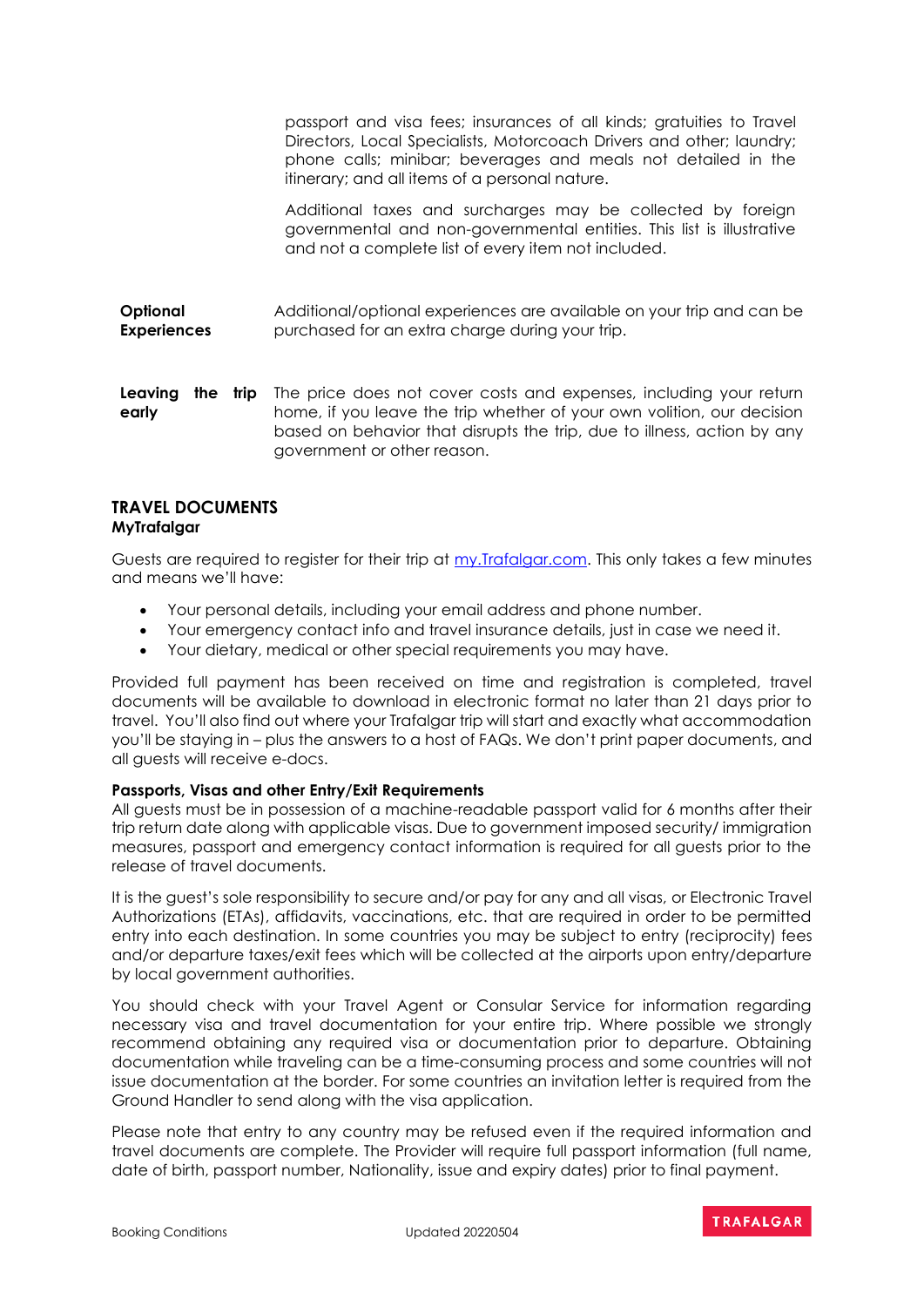For up-to-date detailed information on travel documents and visas, entry/exit taxes and further information on entry and exit requirements please check with your Travel Agent or local consular services. Obtaining and carrying these documents is your sole responsibility.

The Provider bears no responsibility for such information and will not be responsible for advising and/or obtaining required travel documentation for any guest, or for any delays, damages, and/or losses including missed portions of your vacation related to improper documentation or government decisions about entry.

### **FLIGHT ARRANGEMENTS**

- **Airline Seating** Seats are limited in our contracted class of service and may not be available on every flight. The Provider does not hold block space on any airline and does not assure seat availability for every single trip departure date. Not all airlines offer pre-assigned seats. Some may charge for pre-assigned seats. Seat assignments are not guaranteed and are subject to change without notice due to a schedule change, equipment change or other unforeseen circumstances. Seating is solely under the airline's control. Any additional charge imposed by airlines will be at guests' expense. Where pre-assigned seats are not offered or different seats are desired, guests must contact the airline(s) directly to arrange seating assignments as well as special meal requests. The Provider does not assure that these requests will be granted.
- **Airline Schedule Changes** Itinerary changes due to flight delays and schedule changes is solely under the airline's control. The Provider reserves the right to offer alternative schedules for itineraries affected by airline schedule changes and equipment. Flight delays, flight cancelations and schedule changes are the responsibility of the airline. The Provider will not be responsible or liable for such delays or rescheduling and extra charges.
- **Airline Frequent Flyer Programs** Frequent Flyer miles can be accrued on most air carriers. Upgrades using mileage are not permitted. Many airlines do not automatically add frequent flyer numbers to records for flights booked and ticketed by the Provider. It is the guest's responsibility to request frequent flyer credit from the airline. The Provider shall not be responsible for matters concerning frequent flyer miles.

**Airline Surcharges and Airrelated Taxes, Fees and Restrictions** Fuel Airfares will be provided at time of booking, will be based on roundtrip purchase, and will include air-related taxes, fees and fuel surcharges imposed by the airlines. Any additional fees charged by the airlines such as baggage handling (visit our website for more information), seat selections and/or any other services are the sole responsibility of the guest(s).

### **SAILING & CRUISE ARRANGEMENTS**

- **Sailing/Cruise Accommodations** Cruise accommodation is priced on two guests sharing a twin cabin. A limited number of single cabins are available at an extra cost. On Nile cruises triple rooms may not be available.
- **Sailing/Cruise Fees &** Your double room Sailing/Cruise price normally includes an **Taxes** amount covering Cruise Fees & Taxes, and all gratuities to on board cruise personnel. This can be confirmed with your Travel Agent or Online Sales Representative. Cruise Fees, or "Non-Discountable Amount" as referred to by the cruise line, is a

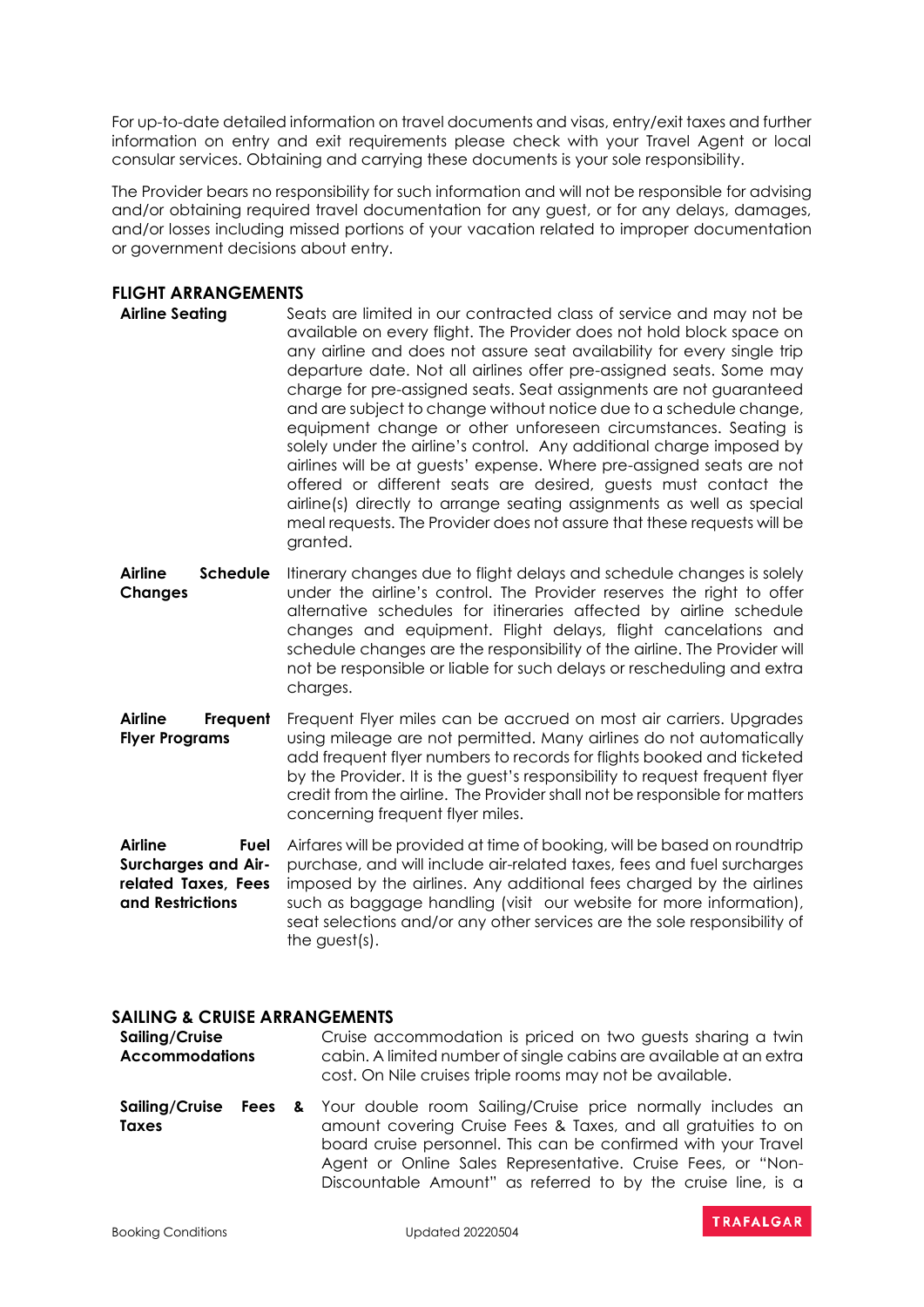|                                                 | mandatory fee charged by the cruise line. That portion of the<br>price is not subject to reduction in a discount promotion, nor<br>commissionable to Travel Agents. Cruise Taxes, as used by the<br>cruise line, refers to certain taxes, fees and charges imposed by<br>governments or quasi-government authorities, relating to any<br>aspect of your cruise, for example, customs fees, head taxes,<br>inspection fees, immigration and naturalization fees, harbor<br>maintenance fees and taxes. Government fees and taxes are<br>subject to change without notice and will apply regardless of<br>your booking's payment status. The cruise line reserves the right<br>to impose or pass through fuel surcharges, security surcharges or<br>other incidental surcharges. No right of cancelation exists in these<br>circumstances.                                                                                      |
|-------------------------------------------------|-------------------------------------------------------------------------------------------------------------------------------------------------------------------------------------------------------------------------------------------------------------------------------------------------------------------------------------------------------------------------------------------------------------------------------------------------------------------------------------------------------------------------------------------------------------------------------------------------------------------------------------------------------------------------------------------------------------------------------------------------------------------------------------------------------------------------------------------------------------------------------------------------------------------------------|
|                                                 | These additional Cruise Fees, Taxes and gratuities are available<br>online.                                                                                                                                                                                                                                                                                                                                                                                                                                                                                                                                                                                                                                                                                                                                                                                                                                                   |
| <b>Cruise Line Immigration</b><br>Questionnaire | Some cruise lines require guests to complete mandatory forms 30<br>days prior to the cruise departure. These are available online<br>from the cruise company.                                                                                                                                                                                                                                                                                                                                                                                                                                                                                                                                                                                                                                                                                                                                                                 |
| <b>Shore Excursions</b>                         | To make your vacation even more memorable, cruise lines offer<br>an extensive program of optional shore excursions. Some cruise<br>lines may allow you to book these online direct with the cruise<br>operator in advance of sailing.                                                                                                                                                                                                                                                                                                                                                                                                                                                                                                                                                                                                                                                                                         |
| <b>Cabin Assignment</b>                         | Cabin assignment is strictly controlled by the cruise lines. Please<br>confirm the available options with your Travel Agent.                                                                                                                                                                                                                                                                                                                                                                                                                                                                                                                                                                                                                                                                                                                                                                                                  |
| <b>Cruise Cancelation</b>                       | The cruise operator has reserved the right to cancel any<br>departure due to insufficient reservations up to eight weeks<br>before the date of departure. Passengers may be offered<br>alternative cruise dates. The cruise operator also reserves the<br>right to cancel any departure up until the date of that departure<br>due to force majeure or other circumstances beyond the control<br>of the operator that prevents the operation of the tour including<br>governmental and administrative decisions. Neither the cruise<br>operator nor its agents are responsible for any costs or penalties<br>relating to air transport or other services that are canceled. The<br>cruise operator is not liable for failure to provide the services or<br>accommodations offered to the extent that such services of<br>accommodations cannot be provided due to force majeure or<br>other circumstances beyond its control. |

### **TRAVEL PROTECTION PLAN**

For your convenience, the Provider offers an optional Travel Protection Plan that provides these types of benefits. The availability of travel insurance and extent of coverage often changes, so please refer to our website for the most up-to-date information or contact one of our reservation specialists. Travelers are not required to purchase their insurance from the Provider and are welcome to choose any travel insurance provider that meets the requirements above. If you wish to purchase the Provider's Travel Protection Plan, you must purchase the Travel Protection Plan within 14 days of paying your deposit. Should you purchase your insurance from another seller, you must provide us information regarding your insurance policy prior to final payment being due.

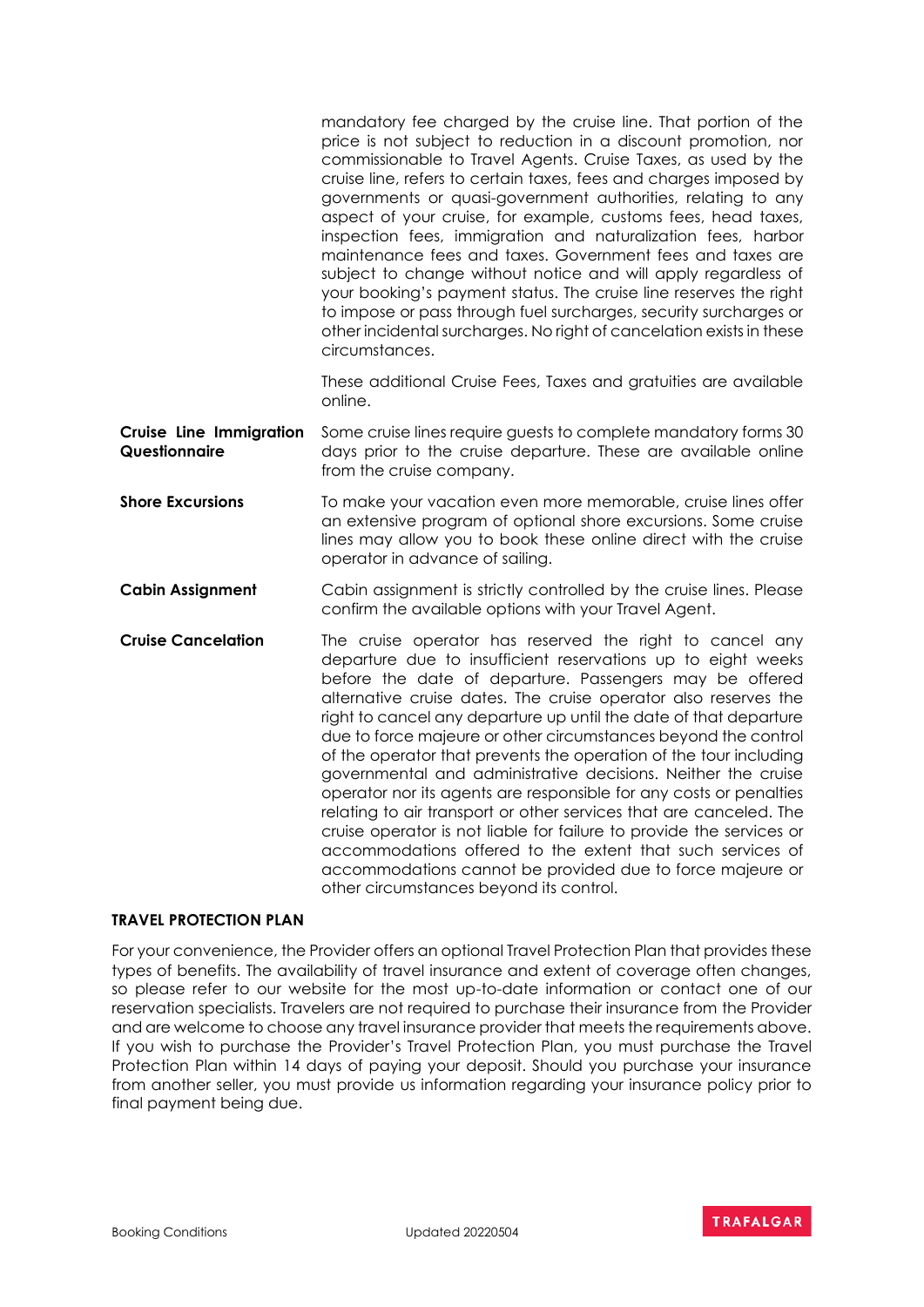### **GENERAL INFORMATION AND CONDITIONS**

| <b>Trip Prices</b>                    | All prices are per person in US Dollars unless specified. Prices are<br>based on costs, charges, tariffs, rates, prices, taxes, levies,<br>exchange rates and other considerations. All are subject to<br>change. For up-to-date pricing contact your Travel Agent or check<br>on our website.                                                                                                                                                                                                                                                                                                                                                                                                                                                                                                                                                                                                           |
|---------------------------------------|----------------------------------------------------------------------------------------------------------------------------------------------------------------------------------------------------------------------------------------------------------------------------------------------------------------------------------------------------------------------------------------------------------------------------------------------------------------------------------------------------------------------------------------------------------------------------------------------------------------------------------------------------------------------------------------------------------------------------------------------------------------------------------------------------------------------------------------------------------------------------------------------------------|
|                                       | No surcharges regarding cost or currency fluctuations will be made<br>to the land only price once the final balance is received. No refund<br>will be made on account of reduction of any of the above. If the<br>total trip price increases by more than 10%, guests will have the<br>option to cancel the trip within 7 days of notification of the<br>surcharge without penalty.                                                                                                                                                                                                                                                                                                                                                                                                                                                                                                                      |
| <b>Other Fees and Taxes</b>           | Taxes and fees are subject to change without notice and will be<br>confirmed at time of booking. Any additional fees charged by the<br>airlines/ cruise lines such as baggage handling, seat selections,<br>and/or any other services are the sole responsibility of the guest(s).<br>Additional air-related restrictions apply. Any additional government<br>taxes and fees charged by the cruise lines are the sole responsibility<br>of the guest.                                                                                                                                                                                                                                                                                                                                                                                                                                                    |
| <b>Services</b>                       | We commence providing services to you as soon as we accept your<br>booking and a deposit is paid. This includes work undertaken prior<br>to travel to arrange and coordinate the delivery of your travel<br>arrangements.                                                                                                                                                                                                                                                                                                                                                                                                                                                                                                                                                                                                                                                                                |
| <b>Minimum Numbers</b>                | Some trips are based on a minimum number of persons traveling. If<br>a trip fails to satisfy minimum numbers, the trip may be canceled or<br>rescheduled.                                                                                                                                                                                                                                                                                                                                                                                                                                                                                                                                                                                                                                                                                                                                                |
| <b>Booking with a Travel</b><br>Agent | If you book your vacation through a travel agent then you<br>acknowledge and agree that for your booking to be confirmed and<br>maintained, we must have received all payments from you or your<br>travel agent as detailed in the Table. You also agree that your travel<br>agent is independent of the Provider and our control; and that<br>unless expressly authorized by us in writing, we are not bound by or<br>liable for anything affecting us that the agent may or may not do.                                                                                                                                                                                                                                                                                                                                                                                                                |
| Overlapping /<br><b>Modular Trips</b> | To offer our Travelers more flexibility around when they start and how<br>long they travel for, some of our trips are sections (or modules) of<br>larger itineraries. This means that some of them overlap – for<br>example, some of your group may have already been traveling<br>before you join them, and may continue traveling after your<br>adventure has come to an end.                                                                                                                                                                                                                                                                                                                                                                                                                                                                                                                          |
| <b>Age Restrictions</b>               | On all guided vacations young traveler s under 5 years of age are<br>not eligible to travel. Young traveler s under 18 years of age must<br>be accompanied by an adult, who will be responsible for their<br>welfare and supervision. Alcoholic beverages will not be served to<br>guests under the legal age for alcohol consumption in the country<br>being visited. Minors under age 18 traveling to certain foreign<br>countries must be accompanied by both parents or have a<br>notarized letter of consent signed by the parent(s) not traveling.<br>Trafalgar is not responsible for any losses if you fail to have<br>appropriate documentation. If the other parent is deceased or the<br>child has only one legal parent, a notarized statement must be<br>obtained as proof. Countries have different age limits for the<br>consumption of alcohol and other activities. You must ensure you |

Booking Conditions **Conditions** Updated 20220504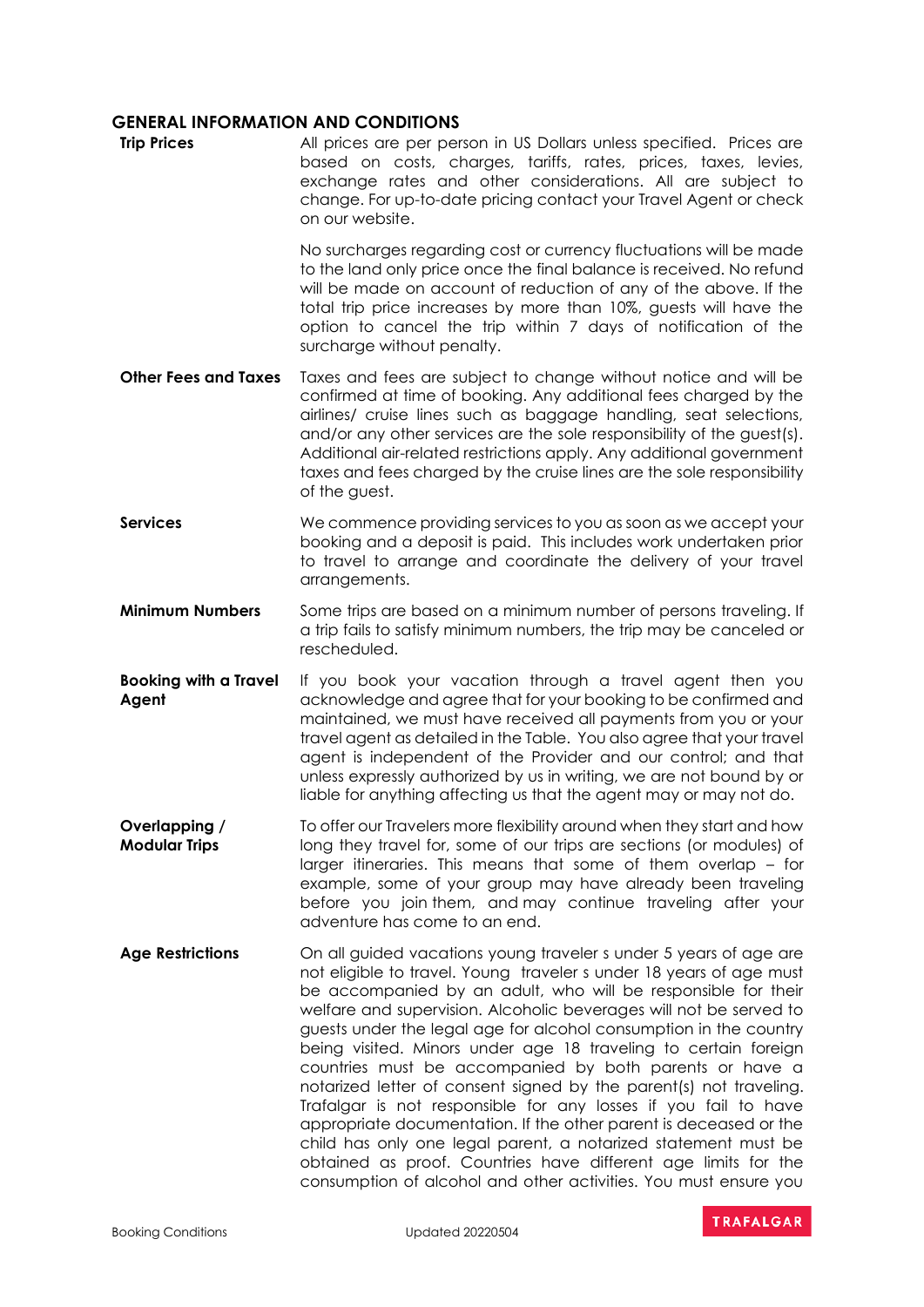satisfy the age limits before participating in any activity with age limits (such as the consumption of alcohol) and you release us from all liability and claims arising from your inability to participate in such activities.

**Health, reduced mobility, medical conditions/disabilities and assistance when travelling**

Trafalgar welcomes guests with special needs or disabilities. Please note the following:

- Guests must advise Trafalgar, at time of booking, of any physical, medical or other special needs that require accommodating. Trafalgar will make reasonable modifications to its policies, practices and procedures when necessary, unless doing so will fundamentally alter the nature of the services provided.
- Guests must ensure they are medically and physically able to travel.
- Trafalgar may impose safety requirements. Trafalgar may exclude an individual from participating in a guided holiday or an activity if the individual's participation poses a threat to the health or safety of others. This decision, made solely by Trafalgar, to exclude an individual will be based on an individualized assessment based on reasonable judgment that relies on current medical evidence or on the best available objective evidence to determine the nature, duration and severity of the risk, the probability that potential injury will occur and whether reasonable modifications of policies, practices or procedures will mitigate the risk. No refunds will be given if the decision is made to exclude a guest.
- Trafalgar does not provide personal devices (such as wheelchairs, hearing aids or prescription eye glasses) or services of a personal nature (such as eating, toileting or dressing). A traveler who requires services of a personal nature (eating, toileting or dressing, as examples) should strongly consider bringing a companion to provide such assistance and must understand that other travelers, Travel Directors and Trafalgar Staff will not be available for such purposes.
- Regrettably, motorized scooters are not allowed on guided vacations.
- Trafalgar does not employ medical personnel. Any necessary medical attention must be sought at a local facility, if available, at the guest's expense. Trafalgar is not responsible or liable for losses or costs incurred due to unavailability of medical services, or medical services obtained while on holiday, or for the quality of the care or services received. Medical care in other countries is not always comparable to care that you may receive in your local area. You are encouraged to purchase medical insurance that will cover you while on vacation. Your regular health insurance benefits may not apply abroad.
- In purchasing your vacation, you attest that you are physically fit for it. If you have concerns please request additional details about your journey from your Travel Agent or Trafalgar.
- Some guided vacations include rough terrain, extensive walking over cobblestone streets, uneven pavement, steps and/or locations which may not be easily accessible by wheelchair.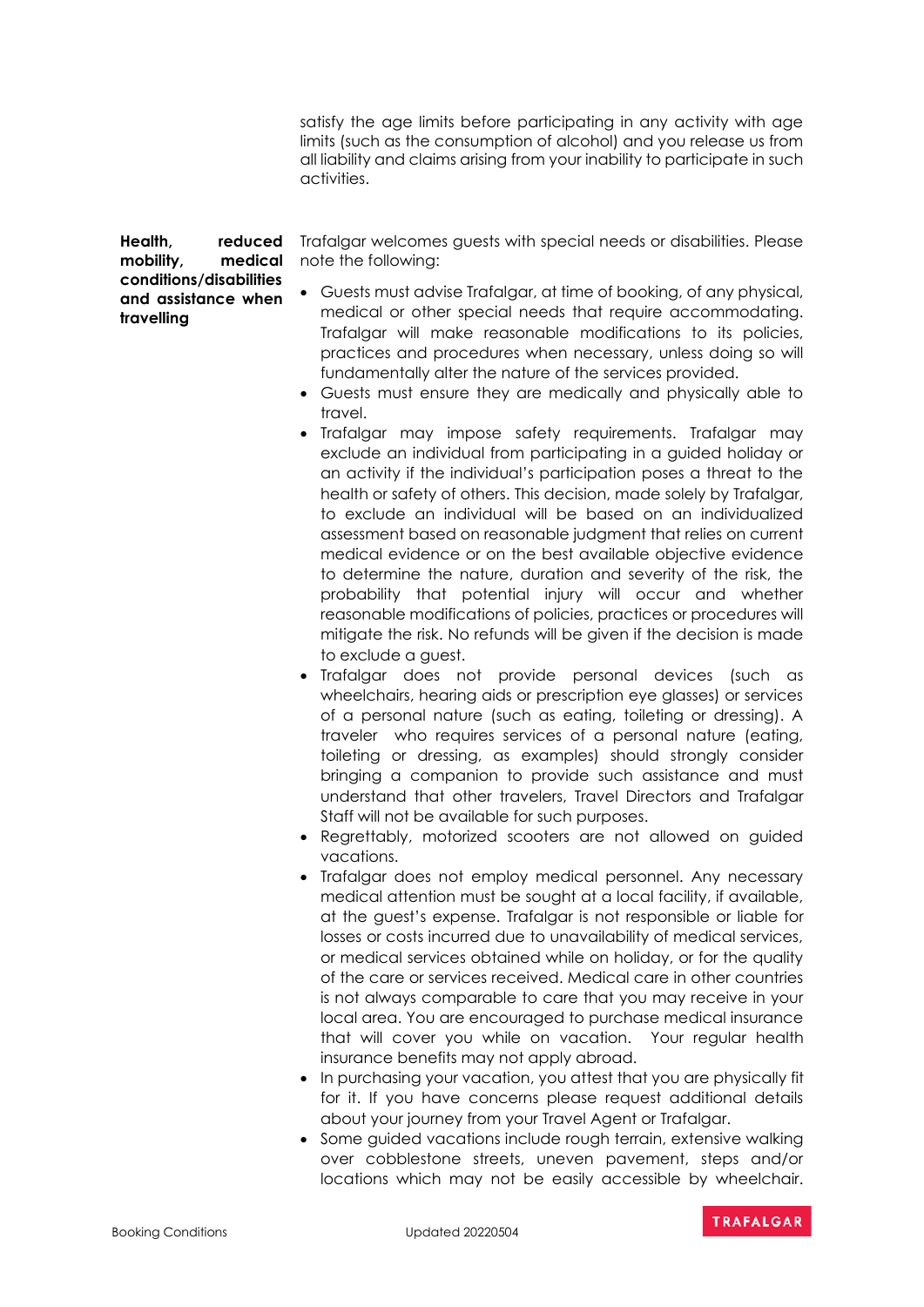During the guided vacation, Trafalgar may make arrangements with carriers, hotels and other independent suppliers to provide travel services. These parties are independent entities which Trafalgar does not control. Trafalgar cannot guarantee disability access or accommodations for guests traveling on international guided holidays.

Trafalgar may, in its sole discretion, decline booking any guest or remove any guest who cannot comply or refuses to comply with Trafalgar's terms and conditions. If this occurs, you are responsible for the cost of travel back to your hometown and Trafalgar shall not be liable for your losses and no refund shall be provided.

Travel times on our trips vary from day to day depending on the destination. For your comfort we make regular stops and try to keep each section no longer than 3 hours. However, depending on your medical history, some people may be at risk of discomfort or deep vein thrombosis (DVT) if they remain immobile for a long period on a journey. If you have had DVT, pulmonary embolism, a family history of clotting conditions, cancer, or treatment for cancer, stroke, heart or lung disease, or if you have had major surgery in the past three months, we recommend you consult your doctor before traveling.

- **Special Requests** Any dietary requests, special meal requirements including allergies or any other special request, must be provided at the time of booking and are received on a request basis only. The Provider cannot assure that special meal requests will be fulfilled and does not assume responsibility or liability if requests are not fulfilled. Although we will endeavor to pass any reasonable requests on to the relevant supplier, this is not confirmation that the request will be met. All requests are subject to availability. It is also your responsibility to double check and reconfirm any requirements with all vacation suppliers.
- **Trip Participation** You agree to accept the authority and decisions of our employees, Travel Directors and agents whilst on trip with us. If in the opinion of any such person(s) or any other person in a position of authority (such as, for example, a local supplier or hotel manager), your health (including impact of an epidemic or pandemic), level of fitness or conduct at any time before or during a trip is endangering or appears likely to endanger your health or wellbeing or any third party (including any of our other guests) or the safe, comfortable or happy progress of the trip, you may be excluded from all or part of the trip without refund or recompense. Where you are excluded, we will have no further responsibility towards you (including any return travel arrangements) and we will not meet any expenses or costs incurred as a result of the exclusion. In the case of ill health, we may make such arrangements we see fit and recover the costs thereof from you.

Many Optional Experiences are operated by independent thirdparty suppliers, not the Provider. These are not part of the vacation package provided by us. Your contract will be with the operator of the experience. We are not responsible for providing the experience, or anything that happens during the experience. Some experiences involve outdoor activities and/or can be physically demanding and may require signature of a waiver. You must make

Booking Conditions **Booking Conditions** Updated 20220504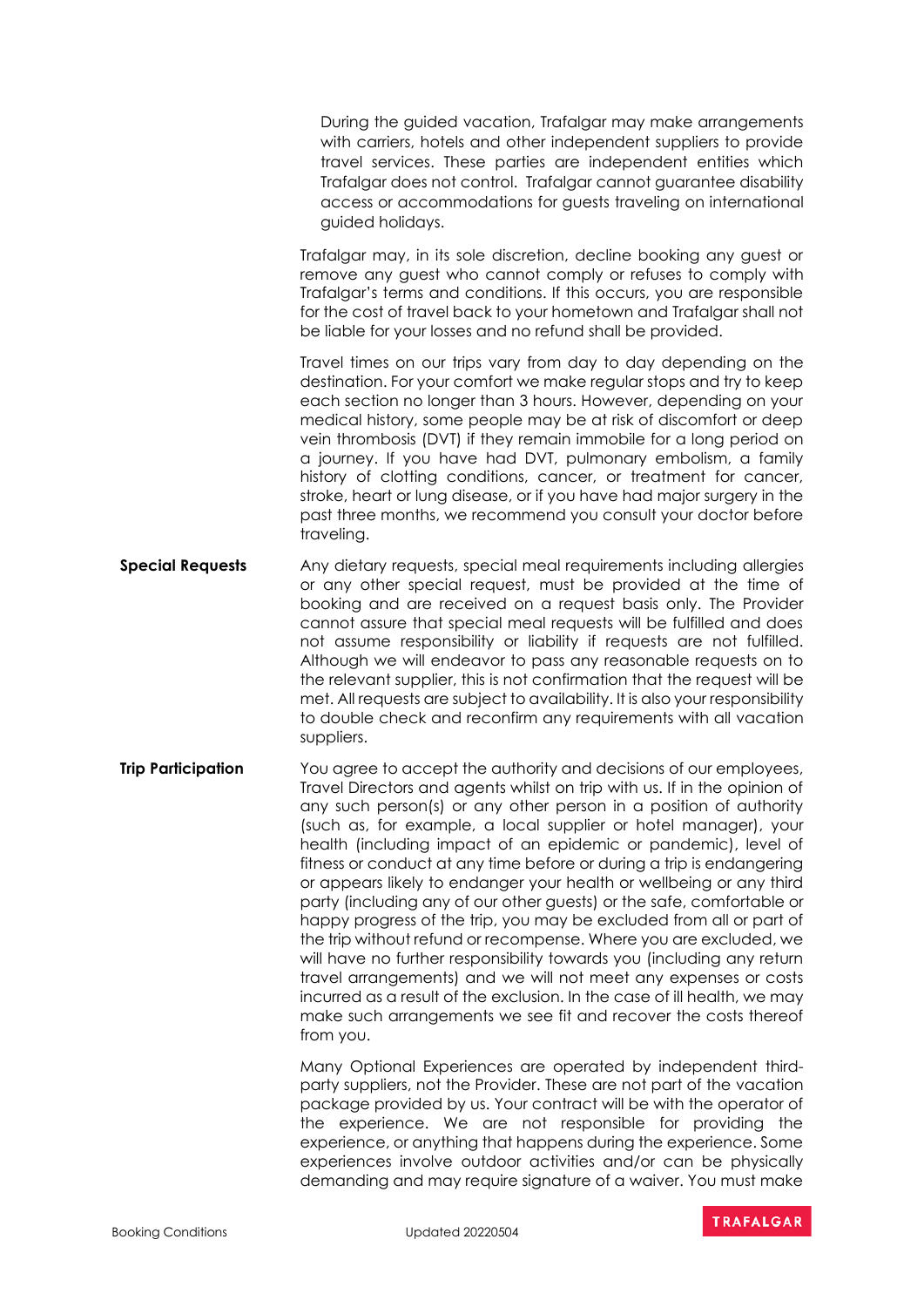your own decisions about experiences and participate only in activities that suit your physical ability: we suggest that you speak with your medical provider if you have questions about your abilities. We recommend you check whether any insurance you have also includes your participation in adventure activities you may undertake.

**Behavior** The Provider is here to provide the best services possible but in doing so we will not tolerate abusive or aggressive behavior from our guests. We will refuse to deal with and may terminate the vacation of guests who assault our staff, suppliers or fellow guests or who are abusive or aggressive to them and are generally affecting the enjoyment of others with their behavior and you may be barred from future trips with the Provider and The Travel Corporation family of brands. This may include (but is not limited to):

- (a) verbally abusive or offensive language towards anyone;
- (b) bullying behavior;
- (c) inappropriate or abusive behaviour including uninvited physical contact, harassment, violence or threat of violence;
- (d) excessive consumption of alcohol or intoxication;
- (e) the possession, carriage or use of restricted substances or drugs (except for medical purposes approved by your doctor);
- (f) failure to comply with the Provider's (including a representative's) reasonable direction;
- (g) conduct which, in the Provider's opinion, is not compatible with other guests' general enjoyment and well-being or the smooth operation of the trip;
- (h) the possession, carriage or use of dangerous items (such as weapons);
- (i) breaking the law of the Country in which you are traveling; and
- (j) any behaviour or conduct which brings the Provider into disrepute or damages its goodwill.

When you make a booking, you accept responsibility for the proper conduct of all members of your party during your travels with the Provider. We reserve the right at any time and at our discretion to terminate the travel arrangements and/or cease to deal with any party member(s) whose behavior, in the reasonable opinion of us or our suppliers, may cause danger, upset, disruption or distress to anyone else or damage to property. Full cancelation charges will apply and no refund will be made. We shall have no obligation to pay compensation or meet any costs or expenses (including but not limited to alternative accommodation and return transportation arrangements) guest may incur as a result of the travel arrangements being terminated.

You must immediately report any pre-existing damage in your room to accommodation staff and/or a Travel Directors. If you damage the accommodation in which you are staying or any property, you must reimburse the accommodation provider or property owner concerned for the cost of the damage before the end of your stay if the cost has been established by then or as soon as it has been established if later. You must indemnify us for the full amount of any

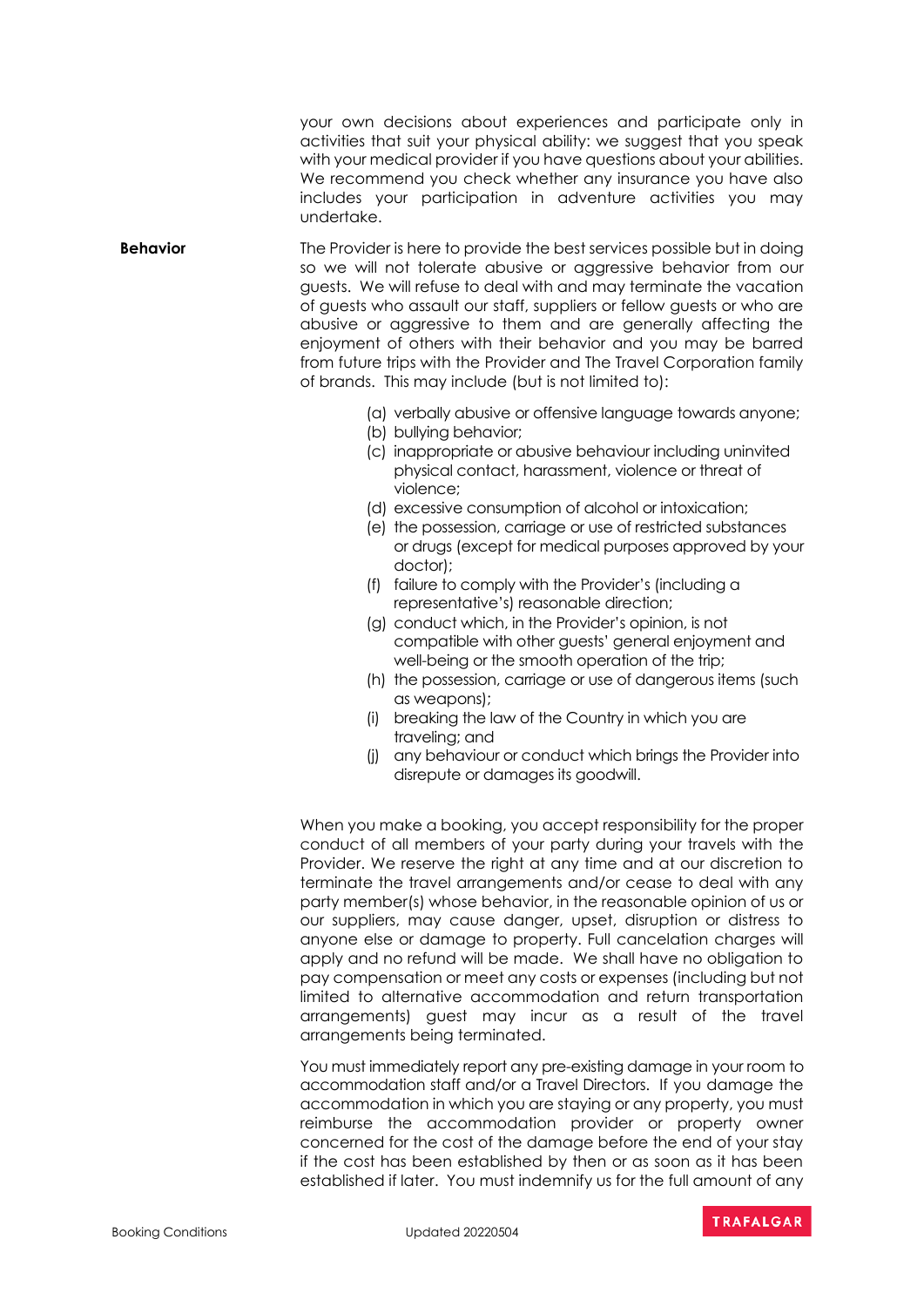claim (also including legal costs) made against us. Criminal proceedings may be instigated. The Provider is not responsible for any costs incurred concerning a guest removed from a trip or aircraft, ship or train. Guests agree not to hold the Provider or any of its related entities liable for any actions taken under these terms and conditions.

**Itinerary Variations** The Provider strives to improve trip itineraries, services and features. If improvements can be made, or if circumstances beyond our control make changes necessary, we reserve the right to vary itineraries and to substitute hotels. At certain peak periods multiple departures may operate, sometimes in reverse order; accommodation may vary from those stated on the itinerary pages. On trips which include cruises, the ship may be changed for operational reasons. Departures in early and late season are potentially operated in cool weather conditions. As a result, itinerary variations may occur. Certain activities may not be precisely as described or may not be available due to seasonality or weather conditions or other circumstances beyond our control including COVID-19 restrictions and precautions. This may include specific requirements regarding personal protective equipment, such as use of face-masks by staff (and you may be required to wear a facemask as well), social distancing, maximum number restrictions on the use of certain facilities, designated alternative entrance and exit routes, mandatory hand sanitisation, limited entertainment and leisure options and limited food/drink availability. If your enjoyment may be diminished by such limitations, please check with us or your Travel Agent before making a reservation. Please take this risk into consideration when booking your trip.

**Changes due to National/Public Holidays**  During local or national holidays, certain facilities such as museums, sightseeing trips and shopping may be limited or unavailable. In such instances itinerary changes are made by the Provider seeking to reduce inconvenience to guests. Such changes are deemed not to be a major change to the itinerary, and no compensation will be payable to guests. Holidays, closing days and other circumstances may necessitate a change of the day of the week for scheduled regional meals, sightseeing or other activities. If you feel your enjoyment might be diminished by any of these circumstances, please check with the respective national tourist office before selecting a specific departure date.

**Pre & Post-Trip Accommodation** If you arranged with us to remain at a destination before or after your trip, your stay will be at your sole expense as is the transfer to either the hotel or airport. Please speak to your Travel Agent or our reservations team about our pre and post-trip accommodation. Availability is limited. Breakfast and luggage handling is not included unless otherwise noted. The Provider does not provide complimentary transfers for guests booking pre and post-trip accommodations unless otherwise stated. However, airport transfers can often be purchased from the Provider. If your extra night accommodation is not the hotel where your trip begins or ends, you will be responsible for your transfer arrangements at your own expense.

Booking Conditions **Example 20220504**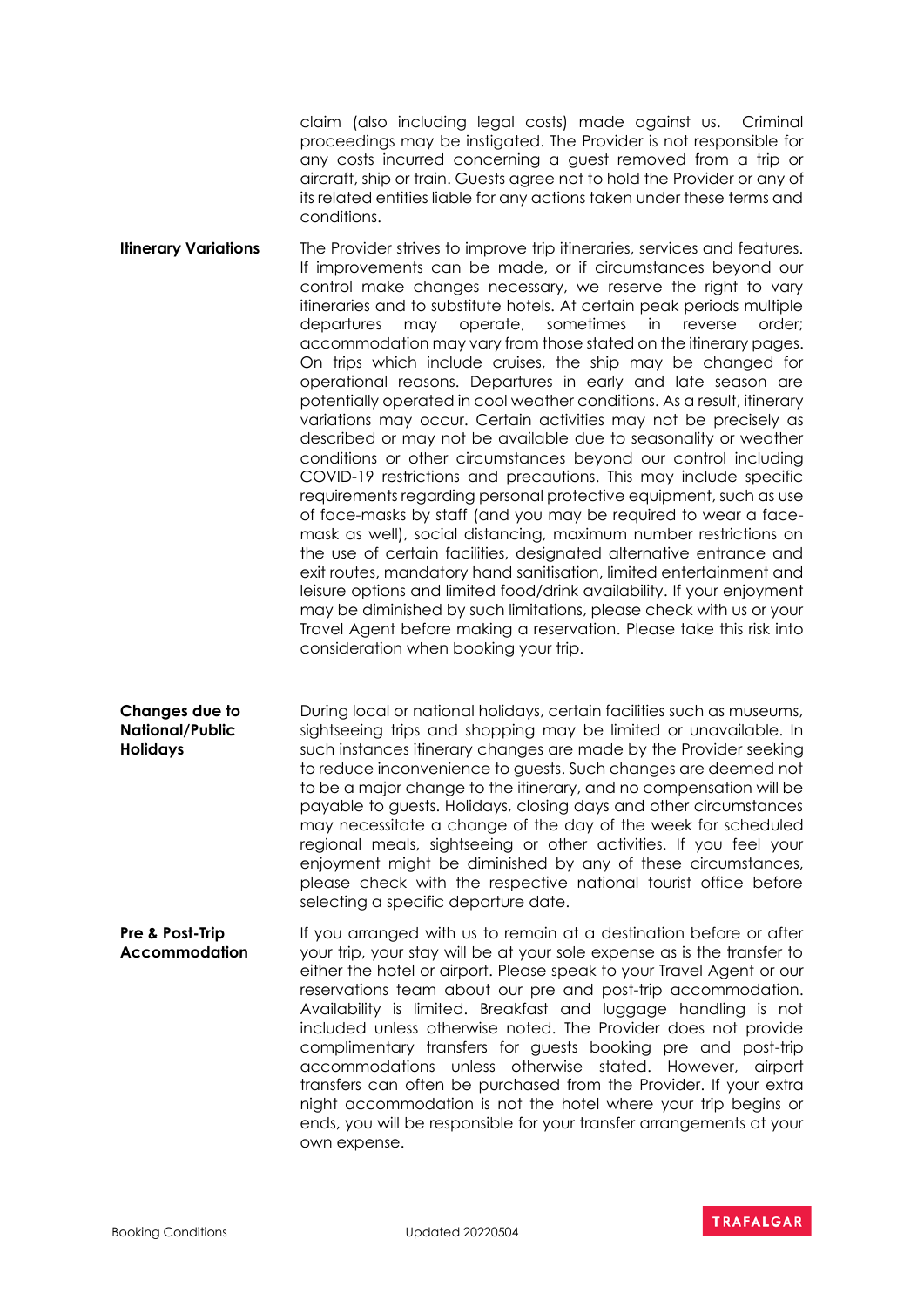- **For Your Comfort** The Provider enforces a strict no smoking (including e-cigarettes) and no alcohol policy on board motorcoaches. Regular comfort stops are made on traveling days. Many hotels, restaurants, trains, cruises and other venues are 100% smoke free. The Provider operates a daily seat rotation system.
- **Disclaimer Warranties** of The Operator warrants only that the services shall be generally, though in view of the vagaries of travel, not necessarily precisely, as described, and subject to changes and the other terms and conditions herein. To the maximum extent permitted by law, all other warranties, express and implied, including warranties of fitness for a specific purpose and merchantability are expressly excluded. There is no warranty that extends beyond the description of the face hereof.

## **RESPONSIBILITY**

**Changes** The Operator shall be responsible to the guest for supplying the services and accommodations described in the itinerary, except where they cannot be supplied or the itinerary is changed due to delays or other causes of whatever kind or nature beyond the Operator's control. In such circumstances, the Operator will seek to supply comparable services, accommodations and itineraries and there shall be no refund in these circumstances.

**Disclaimer Liability** of To the maximum extent permitted by law, neither the Provider nor the Operator nor its agents or affiliated entities ("released parties") shall be responsible or liable for cancelations, acts of other service providers, diversions or substitution of equipment or any act, variation, postponement, omission or default by air carriers, land carriers, hoteliers or hotels, transportation companies, or any other persons providing services or accommodations to guests including any results thereof, such as changes in services, accommodations or facilities. Nor shall they be liable for loss or damage to baggage or property, or for any damages or claims whatsoever arising from loss, negligence or delay from the act, error, omission default or negligence of any person not its direct employee or under its exclusive control, including any act, error, omission, default, or negligence of any country, government or governmental authority, officer or employee. The released parties shall not be liable for indirect, special or consequential damages.

> Nothing in this agreement limits any liability which cannot legally be limited, including but not limited to liability for death or personal injury caused by the negligence of the released parties.

> All baggage and personal effects are at all times and in all circumstances at the risk of the trip participant. The Provider recommends that each guest obtains baggage insurance. After return at the end of the trip, if lost articles are found and returned to the owner, a service fee will be charged. The Travel Directors, carriers, hotels and other suppliers who provide services on trip are independent contractors; they are not agents, employees or servants of the Operator or its associated companies. All certificates and other travel documents for services issued by the Operator are subject to the terms and conditions specified by the carriers and suppliers and to the laws of the countries in which the services are supplied. Carriage by sea is subject to the Carrier's Conditions of Carriage which are expressly incorporated into this contract, copies of which

Booking Conditions **Example 20220504**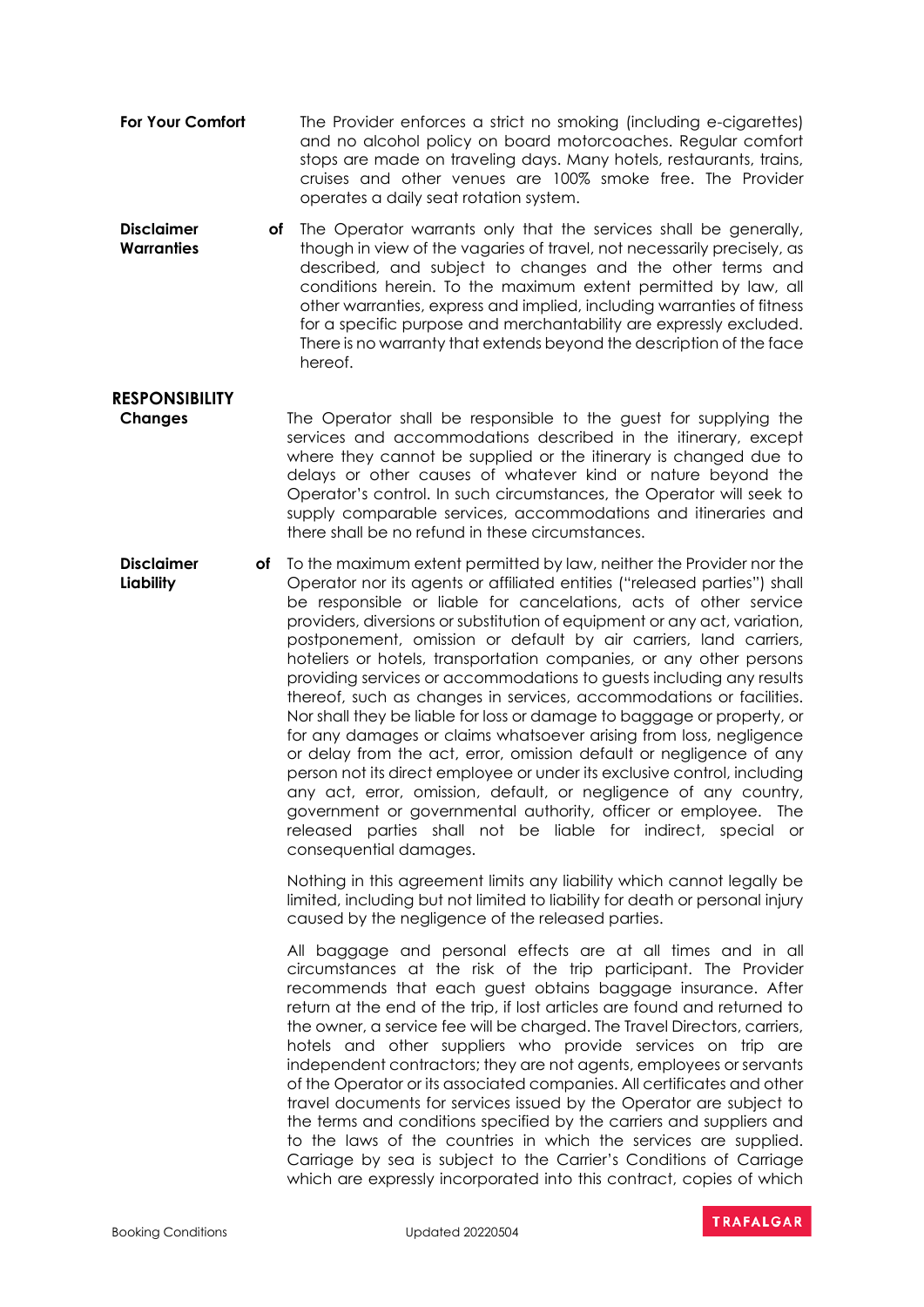are available upon request. The released parties are not responsible for any criminal or other conduct by third parties, whether criminal, intentional, grossly negligent, negligent or otherwise.

- **Additional Risks** Additional risks may arise including, but not limited to, hazards of traveling in undeveloped areas, hazards of travel by boat, train, bus, car, truck, aircraft and other means, animals, forces of nature, unrest, differing levels of sanitation, differing safety standards, risks associated with water, drinks, food, plants, insects and animals, diseases and transmission of disease to you or members of your family or party, accident or illness in areas of difficult evacuation or poor medical facilities, acts of governments; all occurring during the trip or while coming to or returning from the trip. You are voluntarily participating, knowing there are risks. You agree to accept any and all risks. You release and discharge the Provider, its related companies and personnel from, and agree not to make a claim against any of them for, any and all claims, known or unknown, arising from contracting for, traveling to or from, or traveling during, and in any and every way participating in a trip, even where caused by negligence of any of these released and discharged persons and entities. This release and discharge of liability, assumption of risk and agreement not to make a claim is entered into on behalf of you and all members of your family and party, also including minors. This agreement also binds your heirs, legal representatives and assigns.
- **Safety** Where the quest occupies a motorcoach seat fitted with a safety belt, neither the Provider nor the Operator nor its agents or cooperating organizations or service providers will be liable for any injury, illness or death or for any loss or damages or claims whatsoever arising from any accident or incident, if the safety belt is not being worn at the time of such an accident or incident. This exclusion and limitation of liability shall not be used to imply that the Operator or its agents or affiliated entities are liable in other circumstances.
- **International Treaties** Transportation companies, airlines etc. are not to be held responsible for any act, omission or event during the time guests are not on board planes, transportation or conveyances. We rely on international convention which may apply to the services provided by us, our suppliers or agents with respect to any claim of any nature brought by you against us as a result of the provision of those services. International conventions which apply may include: Warsaw Convention 1929, (as amended by Hague Protocol and Montreal Protocol) in relation to air travel, or Montreal Convention; the Berne Convention for rail travel; Athens Convention 1974 for carriage by sea; the Geneva Convention for carriage by road and the Paris Convention 1962 for Hotels. We are to be regarded as having all the benefits of these conventions on limiting our liability in relation to any claim for death, injury, loss, damage and delay to guests and luggage.
- **Trafalgar Tours West Inc's Limited Role** Trafalgar Tours West, Inc., a California corporation, serves only as sales representative, and is not responsible for any activity beyond its limited role in arranging reservations and ticketing. Trafalgar Tours West, Inc. shall not be responsible or liable for any act, omission or default, whether negligent or otherwise, of any other entity whether or not affiliated with the Operator.

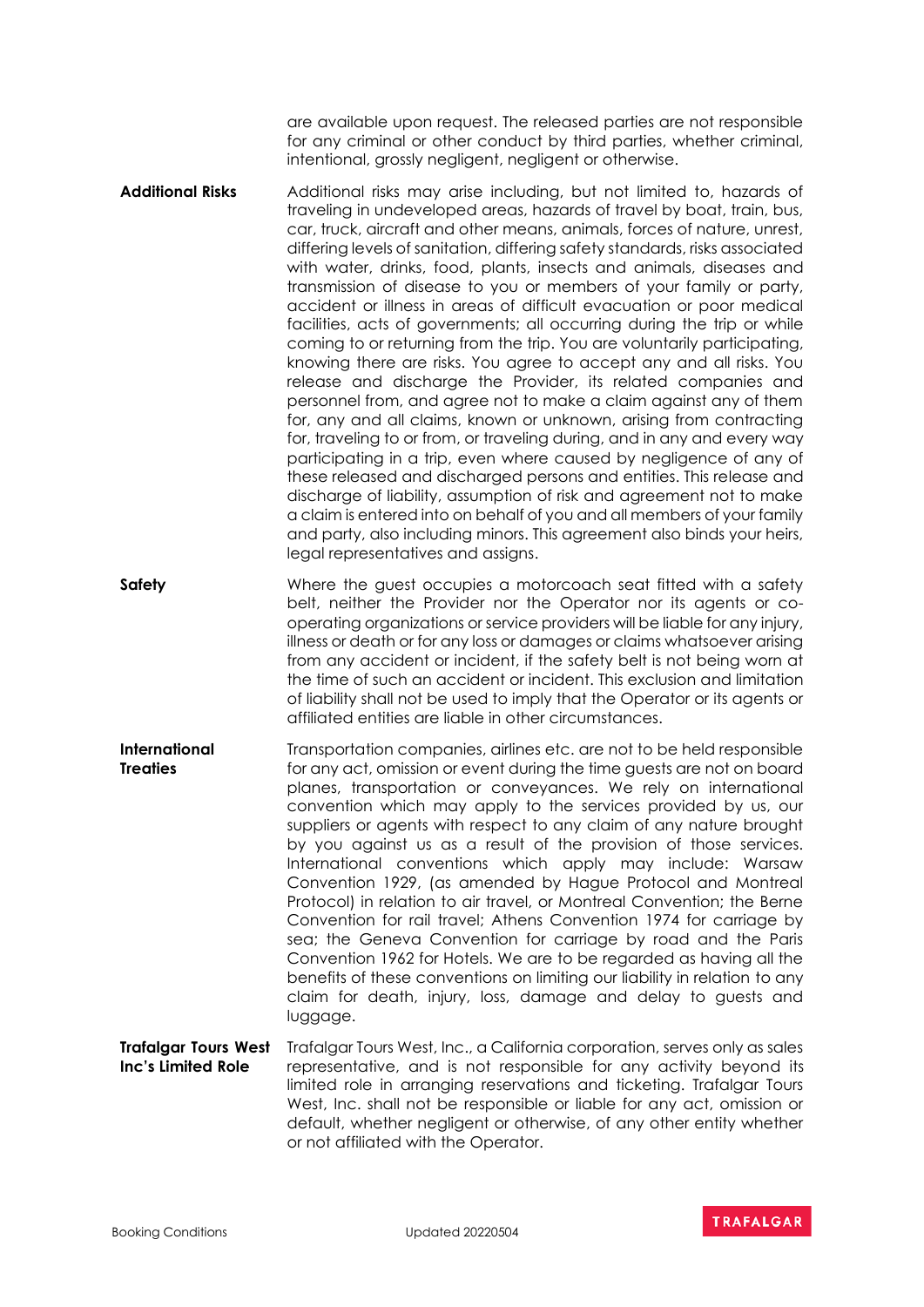**Choice of Law and Venue Selection** This Agreement is deemed to be entered into in Orange County, California. The exclusive venue for any action concerning the interpretation, enforcement, or breach of any term, obligation, or duty as contained or related to these Booking Conditions or any grievance relating to the trip shall be solely in the Superior Court of California in or for Orange County or the United States District Court for the Central District of California. This Agreement shall be construed according to the internal laws of California without regard to conflicts of law principles. All guest claims must be submitted in writing and received by Trafalgar no later than 60 days after completion of the Trafalgar vacation. Guest claims not submitted and received within this time shall be deemed to be waived and barred. In any legal action, arbitration, or other proceeding to enforce, interpret or construe the terms of this Agreement, or concerning any grievance relating to the trip, the prevailing party shall be entitled to recover actual reasonable attorneys' fees, costs and expenses.

**Errors and Omissions** In the case of computer or human billing errors, we reserve the right to re-invoice guests and their Travel Agents with correct billing.

> Every effort is made to accuracy of our brochures and website; however, the Provider cannot be held responsible for printing or typographical errors, or errors arising from unforeseen circumstances. Moreover, photographs and descriptions of locations or attractions are merely representative of conditions that existed at time of brochure printing and conditions may not be the same at the time of your journey.

> The airline(s) featured or nominated in our brochures or website do not by virtue of their endorsement commit or represent themselves either as contracting with any purchaser of a vacation from the Provider or as having any other legal relationship with them.

> All bookings made with any provider of any transport, facilities, meals, other goods or of any services are subject to terms and conditions and exclusions and/or limitations of liability imposed by them in relation to matters not covered particularly and expressly by your agreement with the Provider.

> If you decide that you do not want to visit a country or part of a country you intended to visit because of any law, condition or requirement of any government or governmental authority, official, servant or agent, you are responsible for any costs, expenses, charges, fees, losses or damage incurred as a consequence and any cancelation or amendment fees. None of the companies in the Travel Corporation group of companies, or any of their staff or agents, accept any responsibility or liability for your acts, omissions, defaults, conduct, state of health, condition or circumstances.

#### **COMPLAINT PROCEDURES & CONSUMER PROTECTION**

**Complaint Procedure** If you have a problem during your vacation please inform our Travel Directors/Local Representative immediately, who will try to make things right. Such assistance may include providing information on health services, local authorities and consular assistance as well as arranging communication and/or making alternative travel arrangements. We may charge a fee for these services where you have caused the problem intentionally or by your own negligence. If

Booking Conditions **Example 2021** Updated 20220504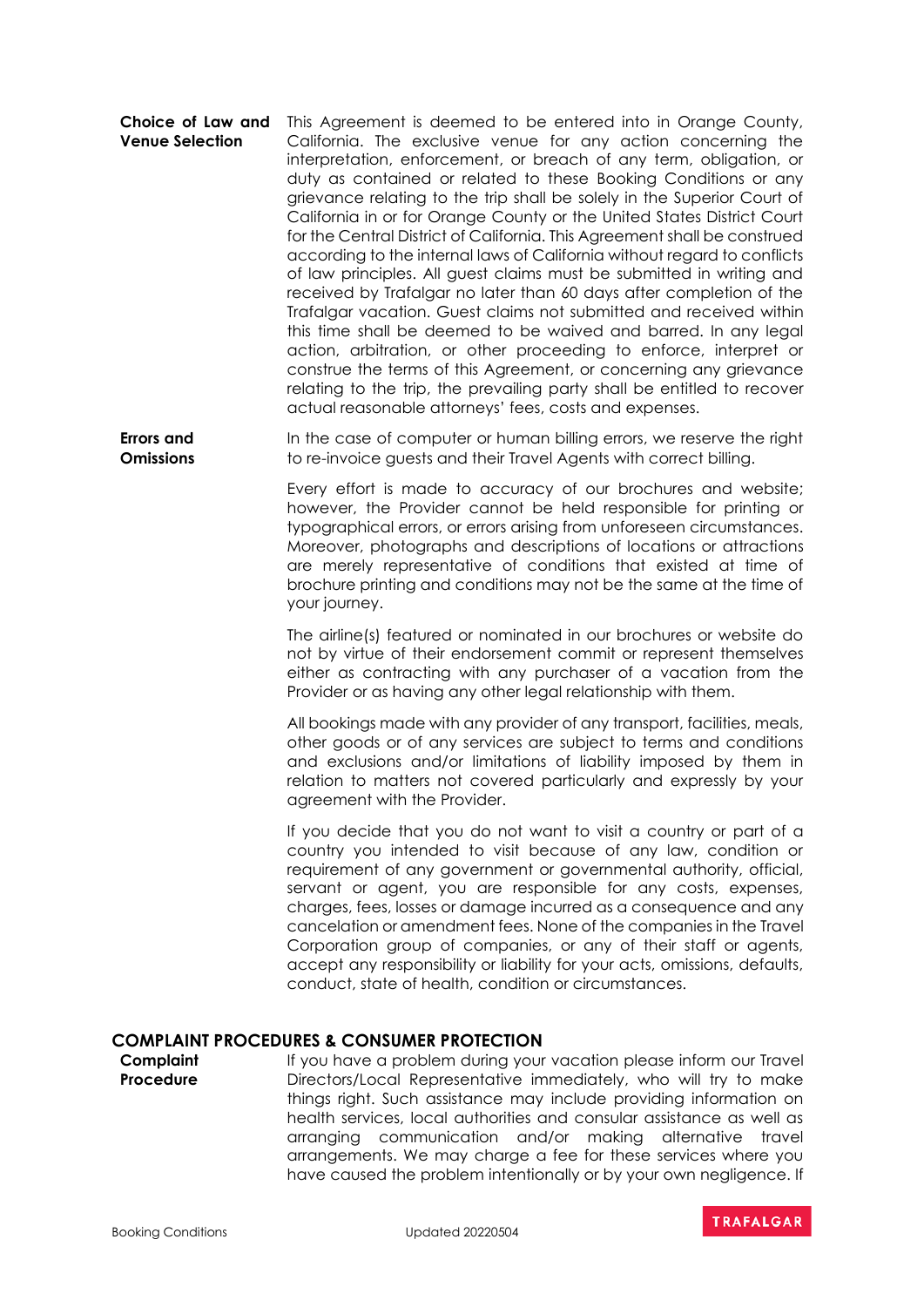the matter was not resolved locally, please write to the Guest Relations Department at the address provided in your travel documentation within sixty (60) days of the end of your vacation with us, as it is important that you provide us the information quickly. Please quote your booking reference number and all relevant information. Failure to follow this procedure may delay or deny us the opportunity to investigate and rectify the problem, which may affect the way your complaint is dealt with and your rights under this contract. Accordingly, any claim not received in writing within this time is waived and barred.

**Guests who Purchase from within California** Transactions entered into with The Provider are covered by the California Travel Consumer Restitution Fund (TCRF) if the guest is located in California at the time of payment. Eligible guests may file a claim with TCRF if the guest is owed a refund of more than \$50 for transportation or travel services which the seller of travel failed to forward to a proper provider or such money was not refunded when required. The maximum amount which may be paid by the TCRF to any one guest is the total amount paid on behalf of the guest to the seller of travel, not to exceed \$15,000. A claim must be submitted to the TCRF within 12 months after the scheduled completion date of the travel. A claim must include sufficient documentation to prove your claim and a \$35 processing fee. Claimants must agree to waive their right to other civil remedies against a registered participating seller of travel for matters arising out of a sale for which you file a TCRF claim. You may request a claim form by writing to: Travel Consumer Restitution Corporation, P.O. Box 6001, Larkspur, CA 94977-6001; or by faxing a request to: (213) 897-8846

**Guests Purchasing from Outside of California** Transactions entered into with The Provider are not covered by the California Travel Consumer Restitution Fund.

Data Protection To process your trip booking, The Provider will need to use personal information for you and guests in your booking. Personal information may include each guest's name, address, phone number, email address, passport number, and sensitive information such as health, medical, dietary, mobility, religious or other special requirements. This personal information may be passed on to other suppliers of your travel arrangements in addition to public authorities (such as customs and immigration), security and credit checking organizations, and otherwise as required by law. We may need to provide personal information to contractors who provide services to or for us (e.g. sending mail, providing marketing assistance, etc). This may involve sending personal information (including sensitive information) to other countries that may not afford the same level of protection of personal information. In making your booking, you consent to your personal data being passed to relevant third parties as set out above.

> We may also use personal information you provide us to review and improve the guided vacations and services we offer, and to contact you (by post, email, telephone or other means) about other guided vacations and services offered by The Provider that may interest you. If you don't want to receive this information, or if you want a copy of the personal information we hold about you, write to us at the address contained in your Essential Information document. The Provider may charge a fee for supplying you this information as permitted by law.

**Group Photos** We take the data privacy of our Travelers and guests very seriously and are committed to abiding by the associated governing laws. Please be notified that from time to time our Travel Directors may organize group photo opportunities as part of trip experiences. Such photos may be shared to our company social media channels such